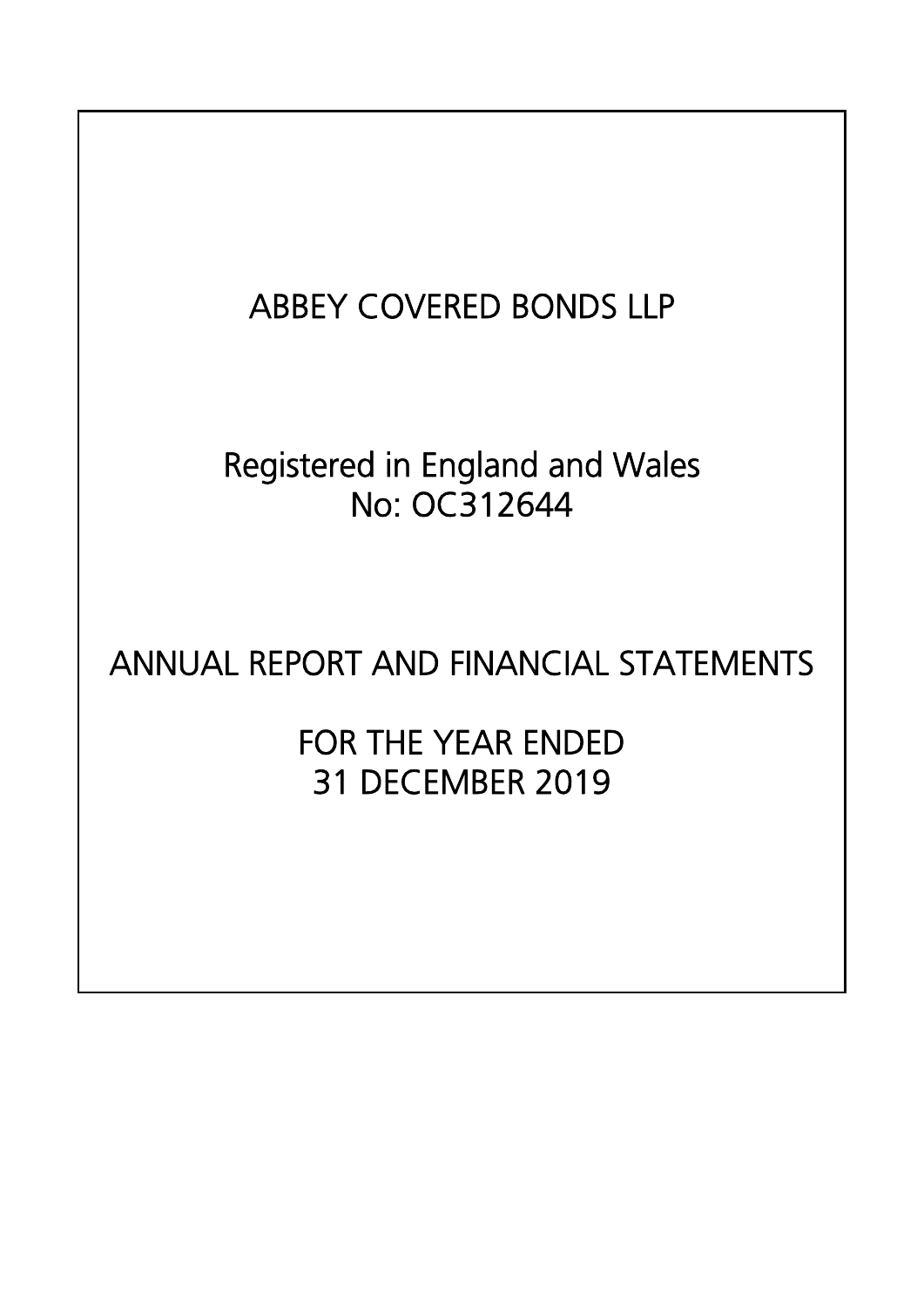### STRATEGIC REPORT

The Members submit the Strategic Report together with their Report of the members and the audited financial statements for the year ended 31 December 2019. The Strategic Report is required by law to be prepared in accordance with the Companies Act 2006, as applicable to qualifying partnerships.

#### Principal activities

The principal activity of Abbey Covered Bonds LLP (the "Partnership") ") as defined in the Securitisation Transaction document which can be found at <u>http://www.santander.co.uk/uk/about-santander-uk/debt-investors/santander-uk-covered-bonds</u> is to be a special purpose vehicle whose business is to acquire, inter alia, loans and their related security from Santander UK plc pursuant to the terms of the Mortgage Sale Agreement and to guarantee the Covered Bonds. The Partnership will hold the portfolio and the other charged property in accordance with the terms of the Transaction documents.

The Partnership has provided a guarantee covering all guaranteed amounts when the same shall become due for payment, but only following service of a Notice to Pay or an LLP Acceleration Notice. The obligations of the Partnership under the Covered Bond Guarantee and the other transaction documents to which it is a party are secured by the assets from time to time of the Partnership and recourse against the Partnership is limited to such assets.

#### Likely future developments

The members do not expect any significant change in the nature of business in the foreseeable future.

#### The programme

Santander UK plc (the Issuer) issues covered bonds, which are a direct, unsecured and unconditional obligation of the Issuer. The covered bonds benefit from a guarantee from Abbey Covered Bonds LLP. The Issuer makes a term advance to Abbey Covered Bonds LLP equal to the sterling proceeds of each issue of covered bonds. Abbey Covered Bonds LLP uses the proceeds of the term advance to purchase portfolios of residential mortgage loans and their security from Santander UK plc. Under the terms of the guarantee, Abbey Covered Bonds LLP has agreed to pay an amount equal to the guaranteed amounts when the same shall become due for payment but which would otherwise be unpaid by the Issuer.

Under the terms of the Trust Deed, the Partnership has provided a guarantee, in respect of payments of interest and principal under the Covered Bonds. The Partnership has agreed to pay an amount equal to the Guaranteed Amounts when the same shall become due for payment but which would otherwise be unpaid by the Issuer. The obligations of the Partnership under the Covered Bond Guarantee constitute direct and (following service of a Notice to Pay or an LLP Acceleration Notice) unconditional obligations of the Partnership, secured as provided in the Deed of Charge. The Bond Trustee will be required to serve a Notice to Pay on the Partnership following the occurrence of an Abbey Event of Default and service of an Abbey Acceleration Notice. An LLP Acceleration Notice may be served by the Bond Trustee on the Partnership following the occurrence of an LLP Event of Default.

If an LLP Acceleration Notice is served, the Covered Bonds will (if an Abbey Acceleration Notice has not already been served) become immediately due and payable as against the Issuer and the Partnership's obligations under the Covered Bond Guarantee will be accelerated.

Payments made by the Partnership under the Covered Bond Guarantee will be made subject to, and in accordance with, the Guarantee Priority of Payments or the Post-Enforcement Priority of Payments, as applicable. The recourse of the Covered Bondholders to the Partnership under the Covered Bond Guarantee will be limited to the assets of the Partnership from time to time.

The loans within the portfolio are monitored and assessed for impairment on a regular basis at a group level as, under International Financial Reporting Standard ("IFRS") 9 'Financial Instruments', the beneficial interest in a mortgage portfolio fails the criteria for recognition within the Partnership's financial statements and remains in the Balance Sheet of Santander UK plc. The impairment policy applied by Santander UK plc is equivalent to the impairment of financial assets policy of the Partnership.

The loans included within the underlying portfolio include repayment loans and interest only loans with balances of less than or equal to £1million.

The members believe that the performance of the portfolio has been positive.

#### Key performance

The Partnership received interest and similar income of £448m (2018: £431m) and incurred interest expense and similar charges of £427m (2018: £412m) during the year. The increase in the loans and debts due to related parties of £196m (2018: increase of £1,840m) is largely due to the £3,010m of bonds redeemed in the year (2018: £2,386m bonds redeemed) plus £3,883m of new bonds issued in the year (2018: £4,267m) on its behalf by Santander UK plc less the foreign exchange gain of £546m (2018: foreign exchange loss £118m) less hedging movement of £130m (2018: £159m).

The key performance indicators used by management are predominantly consideration of whether there have been breaches of the transaction documents. However there are certain measures (triggers) set out in the transaction documents which are relevant to the Partnership including assessing whether all counterparties involved in the transaction have a rating that remains adequate to support their on-going roles in the programme, and arrears related events. There were no triggers breached in the year.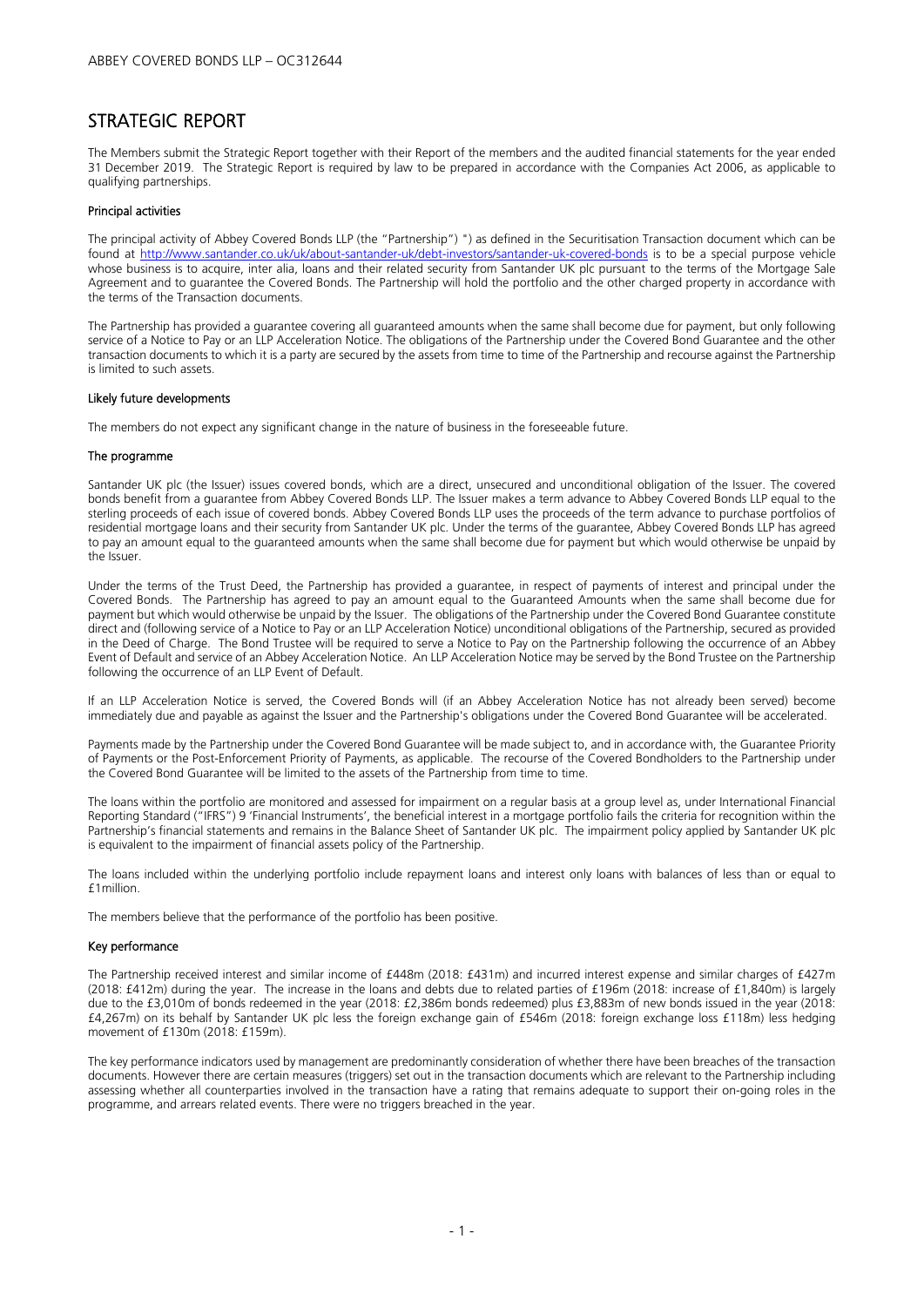### STRATEGIC REPORT (CONTINUED)

#### Fair review of the Partnership's business

Santander UK Group Holdings plc group (the "Group") manages its operations on a divisional basis. For this reason, the members believe that further key performance indicators for the Partnership are not necessary or appropriate for an understanding of the development, performance or position of the business. The performances of the divisions of Santander UK plc, which include the Partnership, are discussed in the Group's Annual Report which does not form part of this Report.

The purpose of this Report is to provide information to the members of the Partnership and as such it is only addressed to those members. The Report may contain certain forward-looking statements with respect to the operations, performance and financial condition of the Partnership. By their nature, these statements involve inherent risks and uncertainties since future events, circumstances and other factors can cause results and developments to differ materially from the plans, objectives, expectations and intentions expressed in such forward-looking statements. Members should consider this when relying on any forward-looking statements. The forward-looking statements reflect knowledge and information available at the date of preparation of this Report and the Partnership undertakes no obligation to update any forward-looking statement during the year. Nothing in this Report should be construed as a profit forecast.

#### Section 172(1) statement

As a Special Purpose Vehicle the governance structure of the Company is such that the key policies have been predetermined at the time of issuance. The Directors have had regards to the matters set out in section 172(1) of the Companies Act 2006 as follows:

- (a) the transaction documents have been formulated to achieve the Company's purpose and business objectives, safeguard the assets and promote the success of the Company and as disclosed in accordance with relevant securitisation legislation the Company is only permitted to retain minimal profit;
- (b) the company has no employees;<br>(c) the operational roles have been
- the operational roles have been assigned to third parties with their roles strictly governed by the transaction documents and fee arrangements agreed in advance
- (d) as a securitisation vehicle the company has no physical presence or operations and accordingly has minimal impact on the community and the environment;
- (e) the operational roles have been assigned to third parties, fee arrangements agreed in advance and supplier invoices paid strictly in accordance with the transaction documents including a priority of payments, if applicable; and
- (f) the Company's members held all the issued shares on a discretionary trust basis for the benefit of undisclosed charities.

#### Principal risks and uncertainties facing the Partnership

The Partnership's principal risks and uncertainties together with the processes that are in place to monitor and mitigate those risks where possible can be found in Notes 3 and 16.

The Partnership is monitoring the impact of the COVID-19 outbreak on the financial performance of the Partnership. See Members' Report for further details.

Approved by the members

 $M.L \rightarrow P$ 

Madhukar Dayal For and on behalf of the Partnership Designated Member

17 June 2020

Registered Office Address: 2 Triton Square, Regent's Place, London, NW1 3AN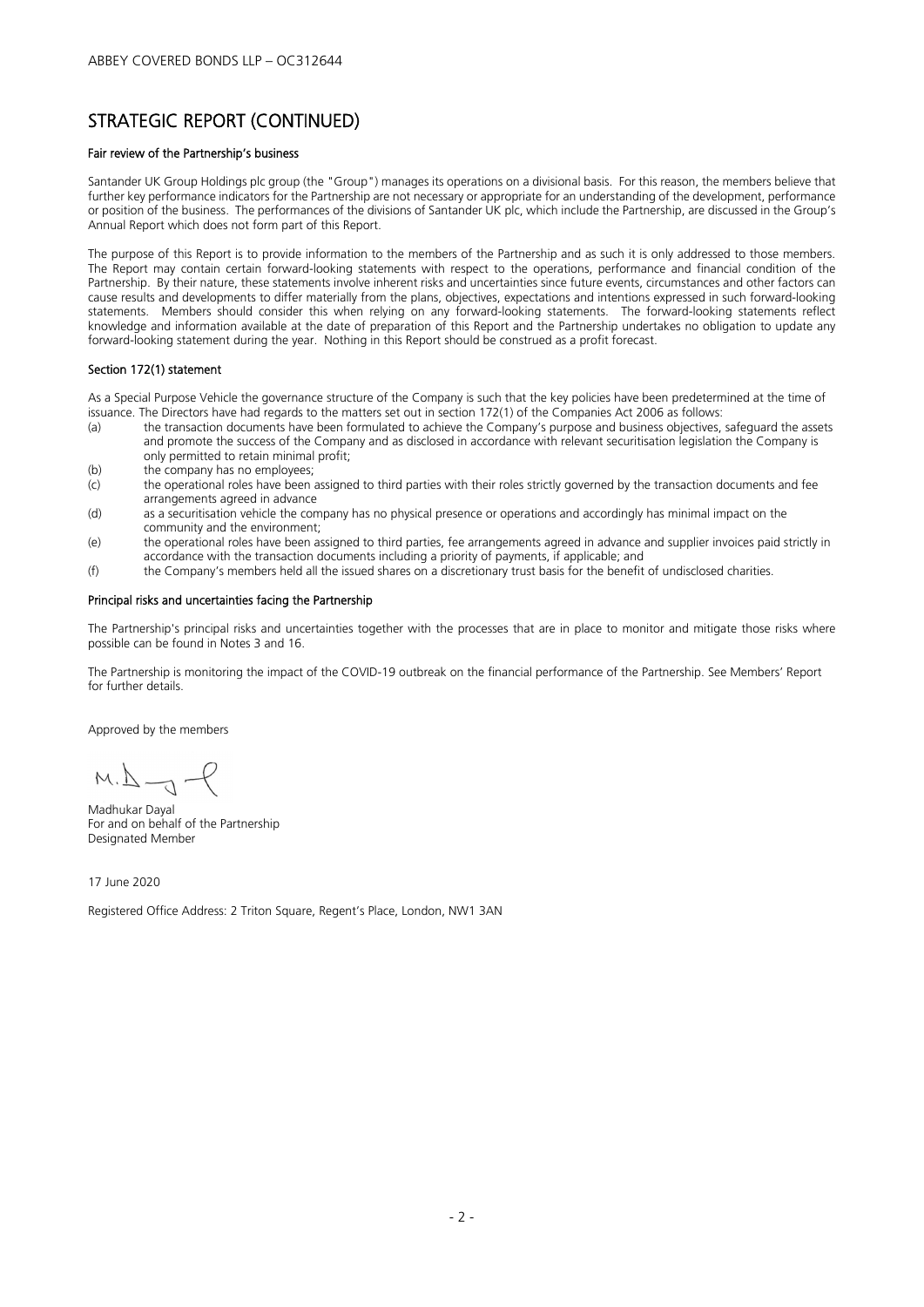#### MEMBERS' REPORT

The members submit their report together with the Strategic Report and the audited financial statements for the year ended 31 December 2019.

#### Results

The total profit for the year ended 31 December 2019 amounted to £237m (2018: profit £31m). On 11 February 2019 Series 71 was issued for  $f1bn$ 

As of 1 January 2019, fair value hedge accounting has discontinued for operational ease. Hedge accounting continues to be applied at Group level.

#### Subsequent events

There have been £3.02bn new issuances between 31 December 2019 and the date of signing. On 14 January 2020 Series 74 was issued for £1.06bn, and on 11 February 2020 Series 75 and 76 were issued for £1.00bn and £0.96bn respectively.

#### Designated members

The designated members who served throughout the year and to the date of this report were as follows:

Santander UK plc Abbey Covered Bonds (LM) Limited

#### Members' interests

The policy regarding the allocation of results to members and the treatment of capital contributions and drawings is set out in the accounting policies in Note 1 to the financial statements.

#### Statement of members' responsibilities in respect of the financial statements

The members are responsible for preparing the Annual Report and the financial statements in accordance with applicable law and regulation. Company law, as applied to limited liability partnerships by the Limited Liability Partnerships (Accounts and Audit) (Application of Companies Act 2006) Regulations 2008 (the "Regulations"), requires the members to prepare financial statements for each financial year. Under that law the members have prepared the financial statements in accordance with International Financial Reporting Standards (IFRSs) as adopted by the European Union. Under company law, as applied to limited liability partnerships, the members must not approve the financial statements unless they are satisfied that they give a true and fair view of the state of affairs of the limited liability partnership and of the profit or loss of the limited liability partnership for that period. In preparing the financial statements, the members are required to:

- select suitable accounting policies and then apply them consistently;
- state whether applicable IFRSs as adopted by the European Union have been followed, subject to any material departures disclosed and explained in the financial statements;
- make judgements and accounting estimates that are reasonable and prudent; and
- prepare the financial statements on the going concern basis unless it is inappropriate to presume that the limited liability partnership will continue in business.

The members are also responsible for safeguarding the assets of the limited liability partnership and hence for taking reasonable steps for the prevention and detection of fraud and other irregularities.

The members are responsible for keeping adequate accounting records that are sufficient to show and explain the limited liability partnership's transactions and disclose with reasonable accuracy at any time the financial position of the limited liability partnership and enable them to ensure that the financial statements comply with the Companies Act 2006 as applied to limited liability partnerships by the Regulations.

The members of the ultimate parent company are responsible for the maintenance and integrity of the of the ultimate parent company's website. Legislation in the United Kingdom governing the preparation and dissemination of financial statements may differ from legislation in other jurisdictions.

#### Statement of going concern

The Partnership's business activities, together with the factors likely to affect its future development, performance and position are set out in the Strategic Report. The financial position of the Partnership, its cash flows, liquidity position and borrowing facilities are set out in the financial statements. In addition, Notes 3 and 16 to the financial statements include the Partnership's financial risk management objectives; its exposures to credit risk and liquidity risk; and its policies and processes for managing its capital.

The members acknowledge that the Partnership is in a net asset position. Under the terms of the bonds in issue, the mortgage balance in the Partnership has to be maintained at a value at least equivalent to the value of note principal in issue. As at 31 December 2019, the book value of residential mortgage loans that Santander UK plc had assigned legal title to the Covered Bond structure was £23.3bn (2018: £21.6bn). The Covered Bond structure is over collateralised by £4.9bn (2018: £3.5bn). The Covered Bond structure acquired interest in a portfolio of mortgage loans was £23.3bn (2018: £21.6bn) and the sterling equivalent of notes issued by the Covered Bond programme was £18.4bn (2018: £18.1bn).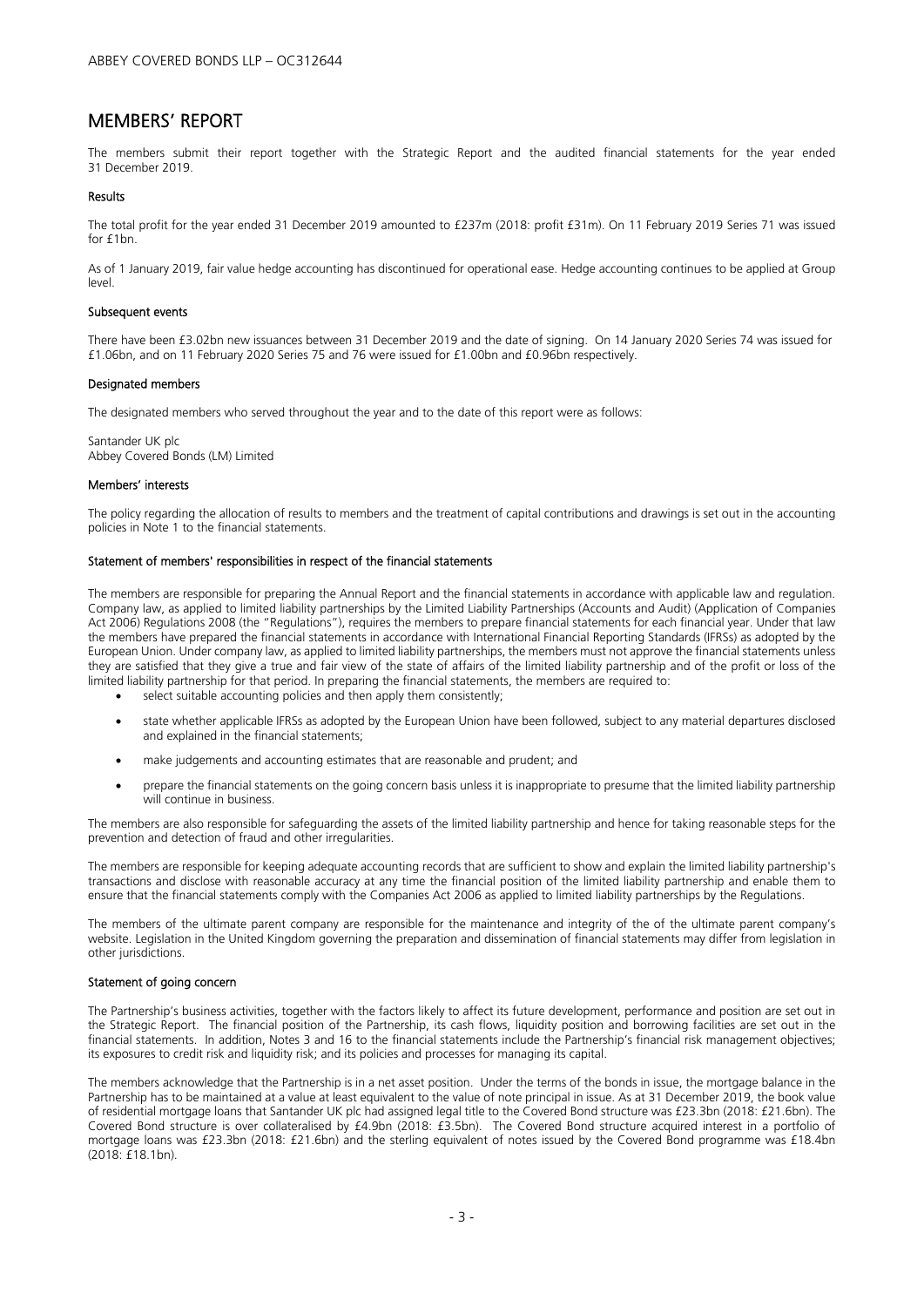### MEMBERS' REPORT (CONTINUED)

#### Statement of going concern (continued)

In addition, the Partnership has cash balances and reserves totalling £3,162m (2018: £2,829m).

The members, having considered the financial position of the Partnership and the Covered Bond structure as a whole, believe that the Partnership is well placed to manage its business risks successfully.

The members have a reasonable expectation that the Partnership has adequate resources to continue in operational existence for the foreseeable future. Accordingly, they continue to adopt the going concern basis of accounting in preparing the Annual Report and Financial Statements.

#### COVID-19

The Partnership is monitoring the impact of the COVID-19 outbreak on the financial performance of the Partnership.

The Partnership is part of the Santander UK Group, which has implemented precautionary measures and protocols based on recommendations from official health authorities, such as the World Health Organization (WHO) and Public Health England. Further such measures may need to be implemented in future, as the situation is complex and is still changing rapidly.

Given the fluidity of the situation, the Partnership cannot quantify the magnitude and duration of the impact of the COVID-19 outbreak at this time, although there may well be a negative impact on the 2020 financial results. However, the Partnership does not anticipate any significant change to the carrying value of its assets and liabilities at the reporting date. The Partnership will continue to monitor and assess its business operations.

#### Brexit and LIBOR transition

The process of the UK leaving the EU impacts the economic, legal and regulatory environment for our customers across the financial services industry. In addition, the use of LIBOR, which is expected to cease in 2021, and its transition to (near) Risk Free Reference Rates (RFR) is also a significant issue across the industry. The impact of these changes on the Partnership is anticipated to be limited. The Santander UK group has put in place appropriate plans to address the potential risks and will update and implement in this Partnership as necessary.

#### Financial instruments

The Partnership's financial instruments, other than derivatives, comprise loans and other debts to group undertakings, borrowings, cash and liquid resources, and various items, such as other assets and liabilities that arise directly from its operations. The main purpose of these financial instruments is to raise finance for the Group's operations.

The Partnership also enters into derivative transactions (principally cross currency swaps and interest rate swaps). The purpose of such transactions is to manage the currency and interest rate risks arising from the Partnership's operations and its sources of finance.

It is, and has been throughout the year under review, the Partnership's policy that no trading in financial instruments shall be undertaken.

The main risks arising from the Partnership's financial instruments are currency risk and interest rate risk. The Partnership has loans payable denominated in Euros and Norwegian Kroner. The Santander Board reviews and agrees policies for managing these risks. The Partnership's policy is to eliminate all exposures arising from movements in exchange rates and interest rates by the use of cross currency swaps or interest rate swaps to hedge payments of interest and principal on the securities.

All other assets, liabilities and transactions are denominated in Sterling.

Further disclosures regarding the financial risk management objectives and policies and the Partnership's exposure to principal risks can be found in Note 3.

#### Corporate governance

As more fully described in the Section 172(1) statement in the Strategic Report, the Members have been charged with governance in accordance with the transaction documents which govern the structure and operation of the transactions to which the Partnership is party.

The Members have been charged with governance in accordance with the transaction documents describing the structure and operation of the transaction. The governance structure of the Partnership is such that the key policies have been predetermined at the time of issuance and the operational roles have been assigned to third parties with their roles strictly governed by the transaction documents.

The transaction documents provide for procedures that have been designed for safeguarding assets against unauthorised use or disposition, for maintaining proper accounting records, and for the reliability and usefulness of financial information used within the business or for publication. Such procedures are designed to manage rather than eliminate the risk of failure to achieve business objectives whilst enabling them to comply with the regulatory obligations.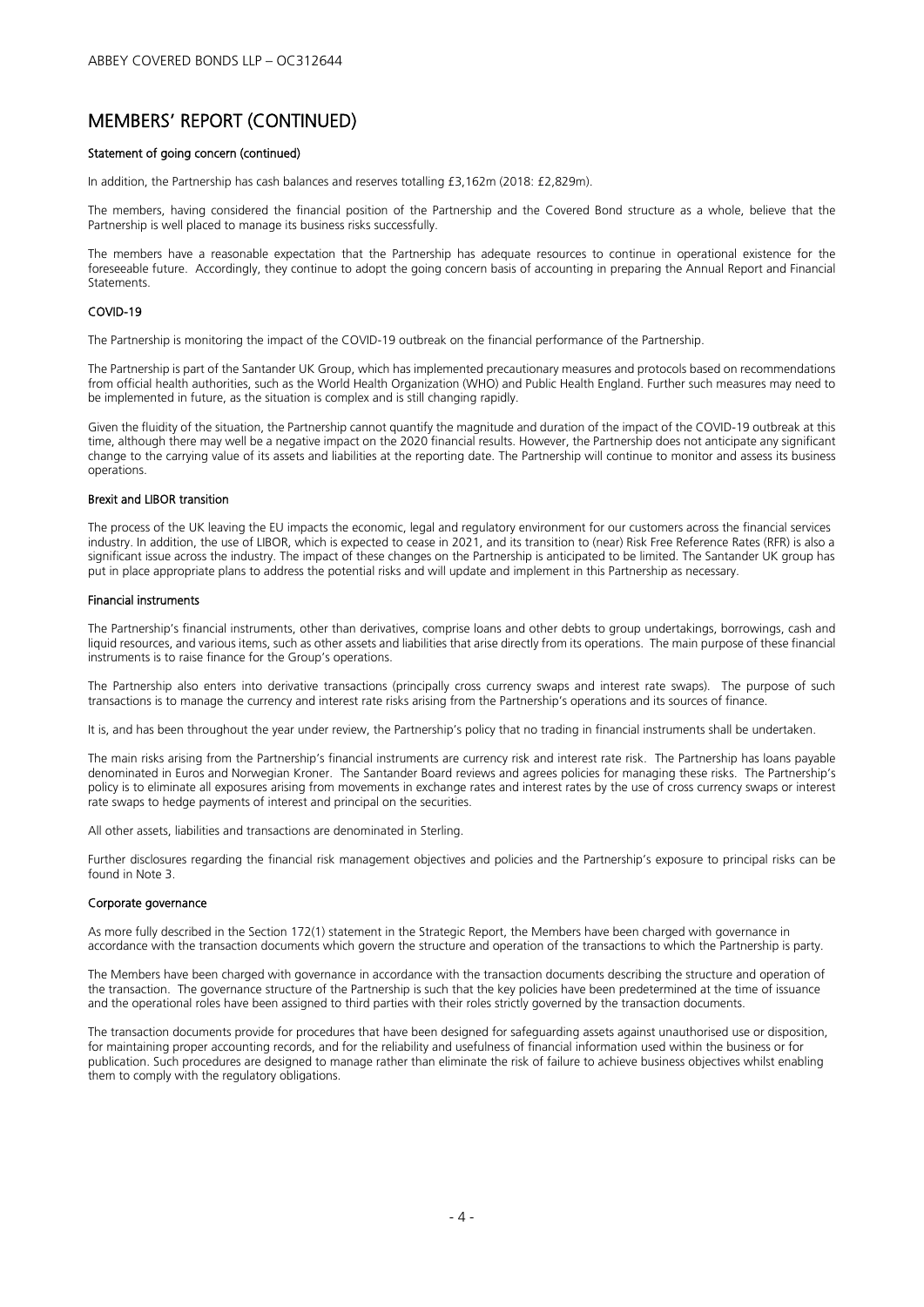### MEMBERS' REPORT (CONTINUED)

#### Statement of disclosure of information to Independent Auditors

Each of the Members as at the date of approval of this report confirms that:

• so far as the Member is aware, there is no relevant audit information of which the Partnership's auditors are unaware; and • the Member has taken all steps that he/she ought to have taken as a Member to make himself/herself aware of any relevant audit information and to establish that the Partnership's auditors are aware of that information.

This confirmation is given and should be interpreted in accordance with the provisions of Section 418 of the Companies Act 2006.

#### Independent Auditors

PricewaterhouseCoopers LLP have expressed their willingness to continue in office as auditor and a resolution to reappoint them will be proposed at the Partnership's forthcoming Annual General Meeting.

Approved by the members

 $M.L \rightarrow P$ 

Madhukar Dayal For and on behalf of the Partnership Designated Member

17 June 2020

Registered Office Address: 2 Triton Square, Regent's Place, London, NW1 3AN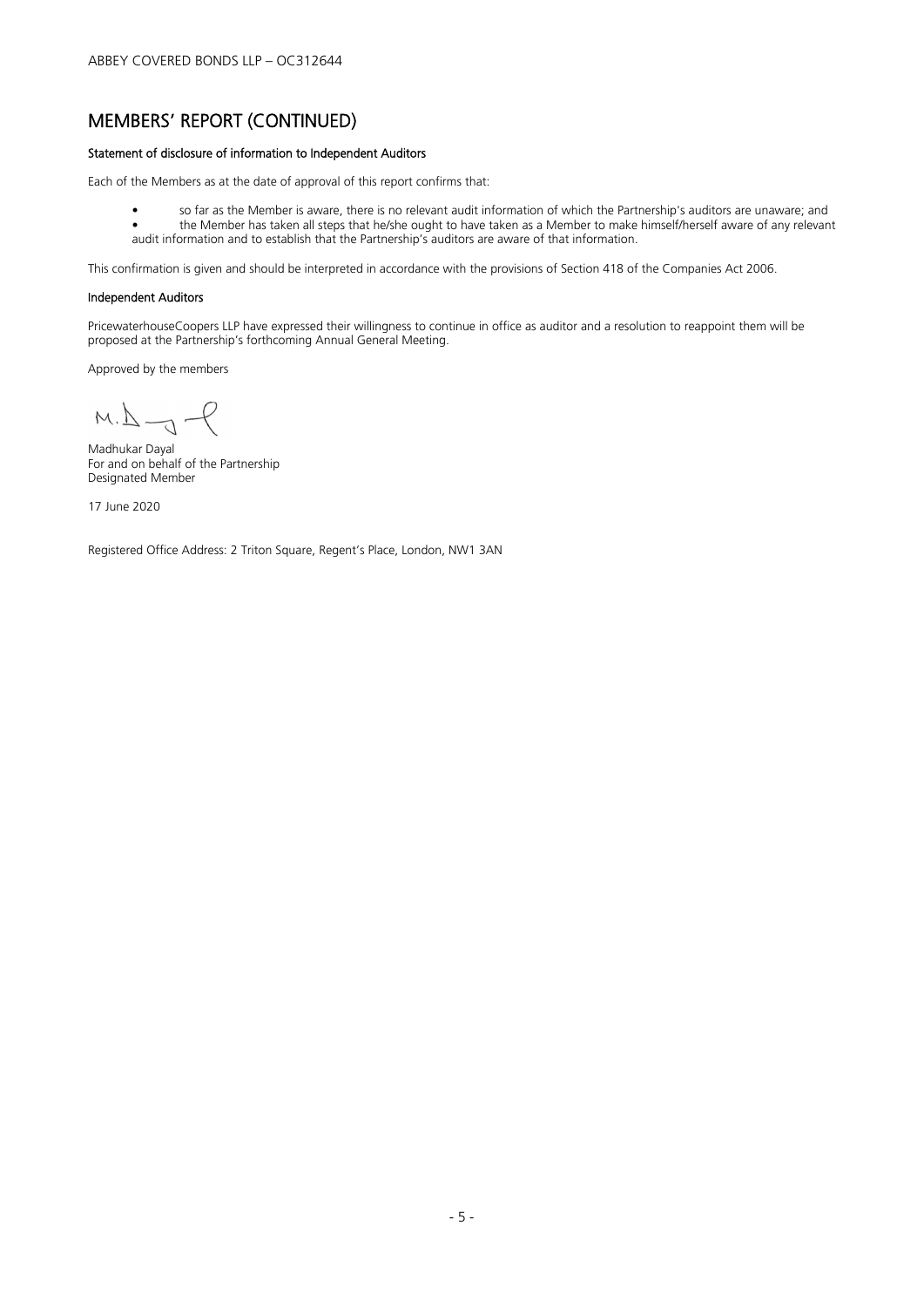# *Independent auditors' report to the members of Abbey Covered Bonds LLP*

### **Report on the audit of the financial statements**

#### **Opinion**

In our opinion, Abbey Covered Bonds LLP's financial statements:

- give a true and fair view of the state of the limited liability partnership's affairs as at 31 December 2019 and of its profit and cash flows for the year then ended;
- have been properly prepared in accordance with International Financial Reporting Standards (IFRSs) as adopted by the European Union; and
- have been prepared in accordance with the requirements of the Companies Act 2006 as applied to limited liability partnerships by the Limited Liability Partnerships (Accounts and Audit) (Application of Companies Act 2006) Regulations 2008.

We have audited the financial statements, included within the Annual Report and Financial Statements (the "Annual Report"), which comprise: Balance Sheet as at 31 December 2019; the Statement of Comprehensive Income, the Statement of Cash flows, the Statement of Changes in Members' Other Interest for the year then ended; and the notes to the financial statements, which include a description of the significant accounting policies.

#### **Basis for opinion**

We conducted our audit in accordance with International Standards on Auditing (UK) ("ISAs (UK)") and applicable law. Our responsibilities under ISAs (UK) are further described in the Auditors' responsibilities for the audit of the financial statements section of our report. We believe that the audit evidence we have obtained is sufficient and appropriate to provide a basis for our opinion.

#### *Independence*

We remained independent of the limited liability partnership in accordance with the ethical requirements that are relevant to our audit of the financial statements in the UK, which includes the FRC's Ethical Standard, and we have fulfilled our other ethical responsibilities in accordance with these requirements.

#### **Conclusions relating to going concern**

We have nothing to report in respect of the following matters in relation to which ISAs (UK) require us to report to you where:

- the members' use of the going concern basis of accounting in the preparation of the financial statements is not appropriate; or
- the members have not disclosed in the financial statements any identified material uncertainties that may cast significant doubt about the limited liability partnership's ability to continue to adopt the going concern basis of accounting for a period of at least twelve months from the date when the financial statements are authorised for issue.

However, because not all future events or conditions can be predicted, this statement is not a guarantee as to the limited liability partnership's ability to continue as a going concern.

#### **Reporting on other information**

The other information comprises all of the information in the Annual Report other than the financial statements and our auditors' report thereon. The members are responsible for the other information. Our opinion on the financial statements does not cover the other information and, accordingly, we do not express an audit opinion or any form of assurance thereon.

In connection with our audit of the financial statements, our responsibility is to read the other information and, in doing so, consider whether the other information is materially inconsistent with the financial statements or our knowledge obtained in the audit, or otherwise appears to be materially misstated. If we identify an apparent material inconsistency or material misstatement, we are required to perform procedures to conclude whether there is a material misstatement of the financial statements or a material misstatement of the other information. If, based on the work we have performed, we conclude that there is a material misstatement of this other information, we are required to report that fact. We have nothing to report based on these responsibilities.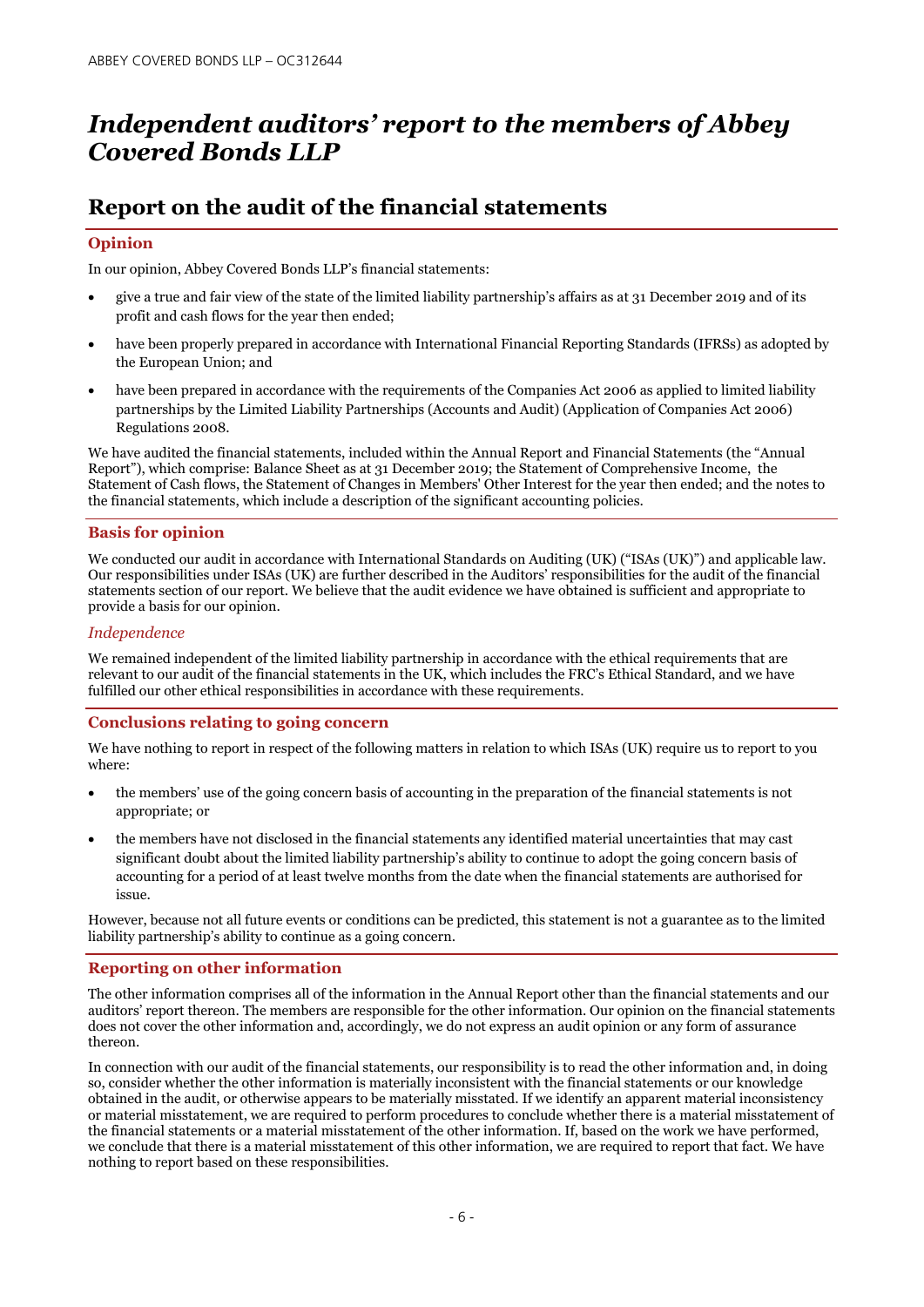#### **Responsibilities for the financial statements and the audit**

#### *Responsibilities of the members for the financial statements*

As explained more fully in the Statement of members' responsibilities in respect of the financial statements set out on page 4, the members are responsible for the preparation of the financial statements in accordance with the applicable framework and for being satisfied that they give a true and fair view. The members are also responsible for such internal control as they determine is necessary to enable the preparation of financial statements that are free from material misstatement, whether due to fraud or error.

In preparing the financial statements, the members are responsible for assessing the limited liability partnership's ability to continue as a going concern, disclosing, as applicable, matters related to going concern and using the going concern basis of accounting unless the members either intend to liquidate the limited liability partnership or to cease operations, or have no realistic alternative but to do so.

#### *Auditors' responsibilities for the audit of the financial statements*

Our objectives are to obtain reasonable assurance about whether the financial statements as a whole are free from material misstatement, whether due to fraud or error, and to issue an auditors' report that includes our opinion. Reasonable assurance is a high level of assurance, but is not a guarantee that an audit conducted in accordance with ISAs (UK) will always detect a material misstatement when it exists. Misstatements can arise from fraud or error and are considered material if, individually or in the aggregate, they could reasonably be expected to influence the economic decisions of users taken on the basis of these financial statements.

A further description of our responsibilities for the audit of the financial statements is located on the FRC's website at: www.frc.org.uk/auditorsresponsibilities. This description forms part of our auditors' report.

#### *Use of this report*

This report, including the opinion, has been prepared for and only for the members of the partnership as a body in accordance with the Companies Act 2006 as applied to limited liability partnerships by the Limited Liability Partnerships (Accounts and Audit) (Application of Companies Act 2006) Regulations 2008 and for no other purpose. We do not, in giving this opinion, accept or assume responsibility for any other purpose or to any other person to whom this report is shown or into whose hands it may come save where expressly agreed by our prior consent in writing.

### **Other required reporting**

#### **Companies Act 2006 exception reporting**

Under the Companies Act 2006 as applicable to limited liability partnerships we are required to report to you if, in our opinion:

- we have not received all the information and explanations we require for our audit; or
- adequate accounting records have not been kept by the limited liability partnership, or returns adequate for our audit have not been received from branches not visited by us; or
- the financial statements are not in agreement with the accounting records and returns.

We have no exceptions to report arising from this responsibility.

$$
\mathcal{L}^{\omega\text{-loop}}\cdot H
$$

Heather Varley (Senior Statutory Auditor) for and on behalf of PricewaterhouseCoopers LLP Chartered Accountants and Statutory Auditors London 18 June 2020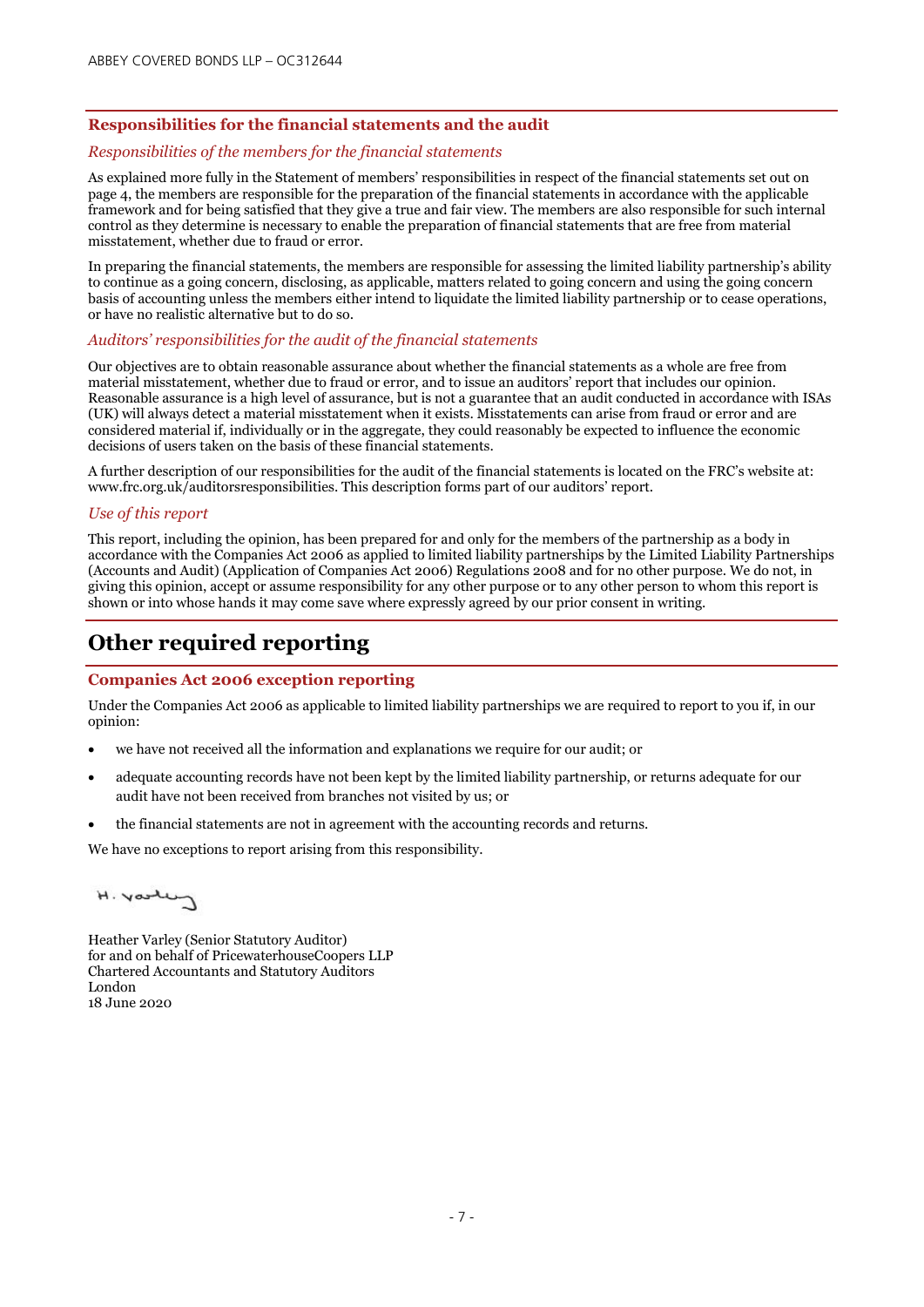# PRIMARY FINANCIAL STATEMENTS STATEMENT OF COMPREHENSIVE INCOME

For the year ended 31 December

| Continuing operations                   | Note | Year ended<br>31 December 2019<br>£000 | Year ended<br>31 December 2018<br>£000 |
|-----------------------------------------|------|----------------------------------------|----------------------------------------|
| Interest and similar income             |      | 448.016                                | 430,832                                |
| Interest expense and similar charges    | b    | (427.453)                              | (412.157)                              |
| Net interest income                     |      | 20.563                                 | 18.675                                 |
| Administration expenses                 |      | (27,780)                               | (22, 567)                              |
| Net other operating income              |      | 243,731                                | 35,144                                 |
| Total operating profit for the year     | ◠    | 236.514                                | 31.252                                 |
| Other comprehensive income for the year |      |                                        |                                        |
| Total comprehensive income for the year |      | 236.514                                | 31 252                                 |

The accompanying notes form an integral part of the financial statements.

### STATEMENT OF CHANGES IN MEMBERS' OTHER INTERESTS

For the year ended 31 December

|                                                          |                             | Members'                               |                                     |
|----------------------------------------------------------|-----------------------------|----------------------------------------|-------------------------------------|
|                                                          | Members'<br>capital<br>£000 | (accumulated<br>losses)/ gains<br>f000 | Members' other<br>interests<br>£000 |
| Members' interest as at 1 January 2018                   |                             | (260, 113)                             | .113)                               |
| Allocated result:                                        |                             |                                        |                                     |
| Profit for the year available for division among members |                             | 31.252                                 | 31,252                              |
| Members' interest as at 31 December 2018                 |                             |                                        |                                     |
| and 1 January 2019                                       |                             | (228.861)                              | (228.861)                           |
| Allocated result:                                        |                             | 236.514                                |                                     |
| Profit for the year available for division among members |                             |                                        |                                     |
| Members' interest as at 31 December 2019                 |                             | .653                                   |                                     |

The accompanying notes form an integral part of the financial statements.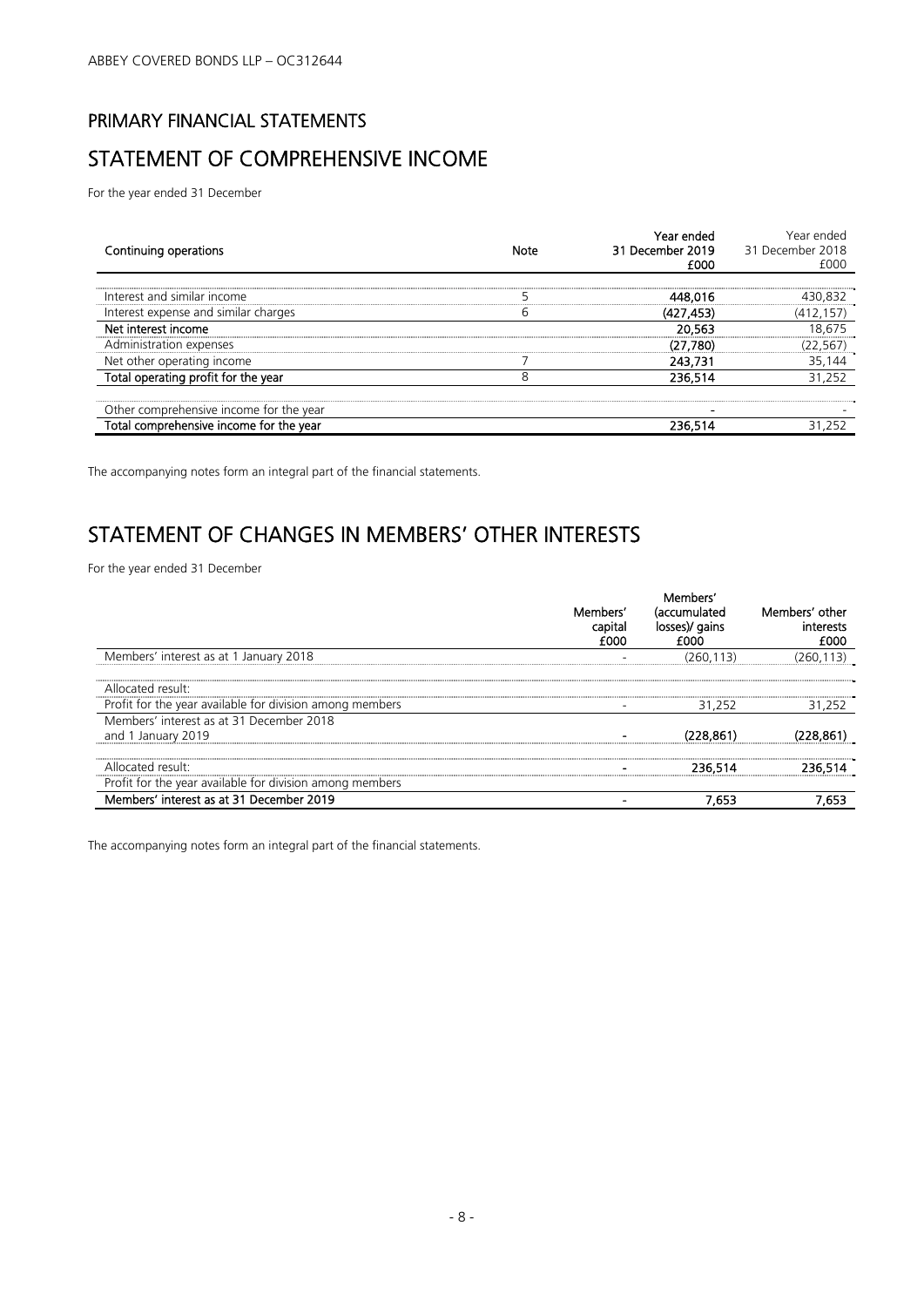### PRIMARY FINANCIAL STATEMENTS

## BALANCE SHEET

As at 31 December

|                                                  | <b>Note</b> | 2019<br>£000   | 2018<br>£000   |
|--------------------------------------------------|-------------|----------------|----------------|
| <b>NON-CURRENT ASSETS</b>                        |             |                |                |
| Derivative financial instruments - assets        | 10 & 11     | 1,362,561      | 1,951,390      |
| <b>CURRENT ASSETS</b>                            |             |                |                |
| Cash and cash equivalents                        | 9           | 3,154,614      | 3,057,536      |
| Derivative financial instruments - assets        | 10 & 11     | 21.116         | 113,234        |
| Loans and other debts due from members           | 12          | 15,595,869     | 14,802,578     |
| <b>Total current assets</b>                      |             | 18,771,599     | 17,973,348     |
| <b>Total assets</b>                              |             | 20.134.160     | 19,924,738     |
| <b>CURRENT LIABILITIES</b>                       |             |                |                |
| Derivative financial instruments - liabilities   | 10 & 11     | (79, 433)      | (23, 923)      |
| Loans and debts due to related parties           | 13          | (2,736,926)    | (1,488,071)    |
| Other liabilities                                | 14          | (694.850)      | (897, 859)     |
| <b>Total current liabilities</b>                 |             | (3,511,209)    | (2,409,853)    |
| Net current assets                               |             | 15,260,390     | 15,563,495     |
| <b>NON-CURRENT LIABILITES</b>                    |             |                |                |
| Derivative financial instruments - liabilities   | 10 & 11     | (461, 196)     | (537, 149)     |
| Loans and debts due to related parties           | 13          | (16, 154, 102) | (17, 206, 597) |
| <b>Total non-current liabilities</b>             |             | (16,615,298)   | (17, 743, 746) |
| <b>Total liabilities</b>                         |             | (20, 126, 507) | (20, 153, 599) |
| Net assets/(liabilities) attributable to members |             | 7.653          | (228, 861)     |
| Members' other interests                         |             |                |                |
| Members' capital                                 |             |                |                |
| Members' accumulated gains/(losses)              |             | 7,653          | (228, 861)     |
| Total members' other interests                   |             | 7.653          | (228, 861)     |
| Total members' interests                         |             |                |                |
| Members' accumulated gains/(losses)              |             | 7.653          | (228, 861)     |
| Loans and other debts due from members           | 12          | (15,595,869)   | (14,802,578)   |
| Derivative financial instruments - liabilities   | 11          | 540.629        | 561,072        |
| Loans and debts due to related parties           | 13          | 18,891,028     | 18,694,668     |
| Total members' interests                         |             | 3,843,441      | 4,224,301      |

The accompanying notes form an integral part of the financial statements.

The financial statements on pages 8 to 24 were approved by the members and signed on its behalf by:

 $M.L \rightarrow P$ 

Madhukar Dayal For and on behalf of the Partnership Designated Member

17 June 2020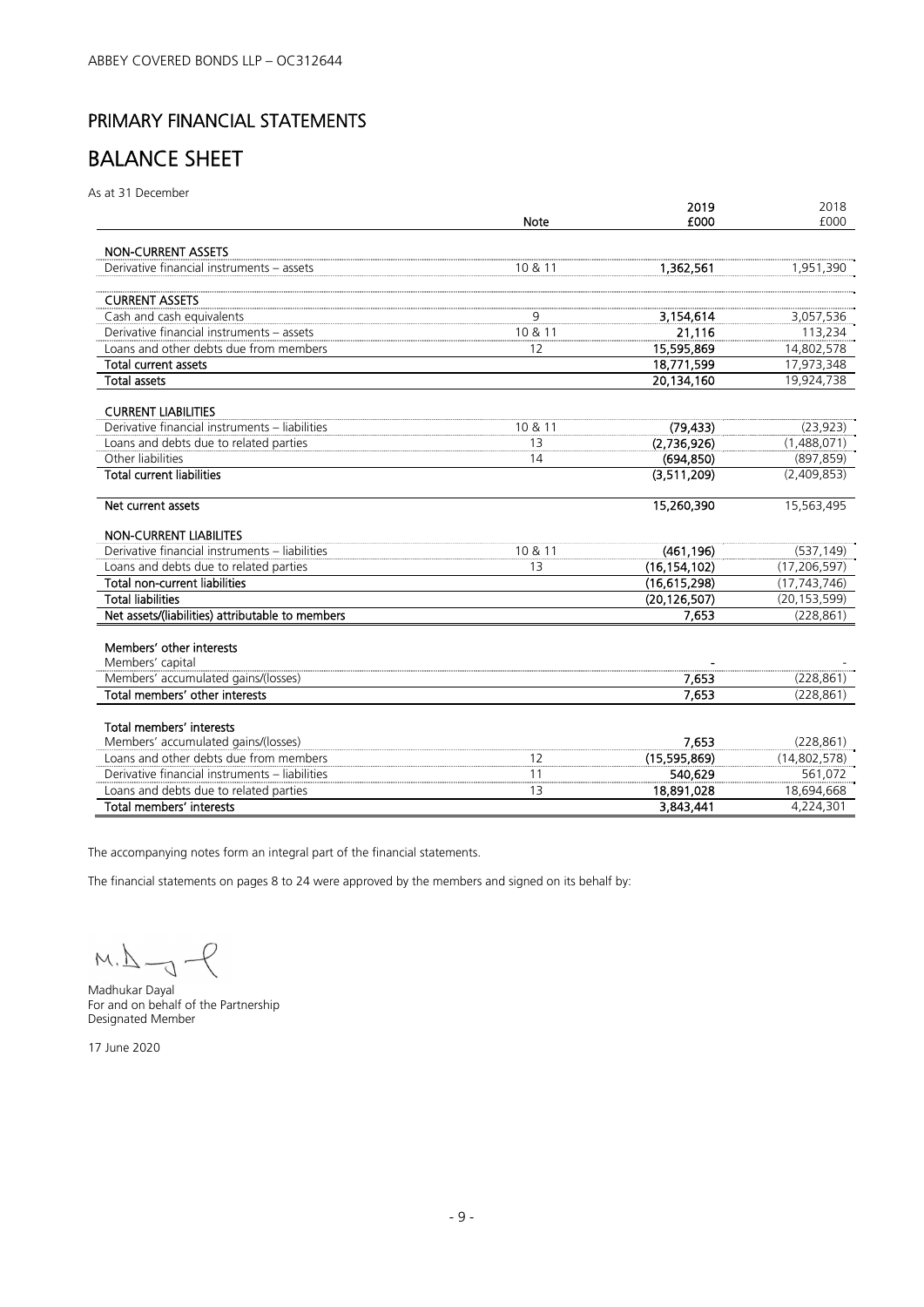# PRIMARY FINANCIAL STATEMENTS STATEMENT OF CASH FLOWS

For the year ended 31 December 2019

|                                                                      |             | 2019        | 2018        |
|----------------------------------------------------------------------|-------------|-------------|-------------|
|                                                                      | <b>Note</b> | £000        | £000        |
| Cash flows generated by operating activities                         |             |             |             |
| Profit for the year                                                  |             | 236,514     | 31,252      |
|                                                                      |             |             |             |
| Adjustments for non-cash items included in profit:                   |             |             |             |
| Foreign exchange movement on loans and debts due to related parties  |             | (546, 267)  | 118,210     |
| Movement on hedging instruments                                      |             | (130, 263)  | (159, 233)  |
| Operating cash flows before movements in working capital             |             | (440.016)   | (9,771)     |
| Decrease in total derivative financial instruments                   |             | 660,504     | 172,589     |
| Decrease in other liabilities                                        |             |             |             |
|                                                                      |             | (203,009)   | (60, 071)   |
| Net cash generated by operating activities                           |             | 17,479      | 102,747     |
| Cash flows utilised by investing activities                          |             |             |             |
| Loans advanced to members                                            |             | (793, 291)  | (3,476,850) |
| Net cash utilised by investing activities                            |             | (793, 291)  | (3,476,850) |
| Cash flows generated in financing activities                         |             |             |             |
| Redemption of loans to related parties                               |             | (2,010,400) | (2,385,850) |
| Issue of loans to related parties                                    |             | 2,883,290   | 4,267,045   |
| Net cash generated in financing activities                           |             | 872.890     | 1,881,195   |
|                                                                      |             |             |             |
| Net increase/(decrease) in cash and cash equivalents during the year |             | 97,078      | (1,492,908) |
| Cash and cash equivalents at beginning of year                       |             | 3,057,536   | 4,550,444   |
| Cash and cash equivalents at end of year                             | 9           | 3,154,614   | 3,057,536   |

The accompanying notes form an integral part of the financial statements.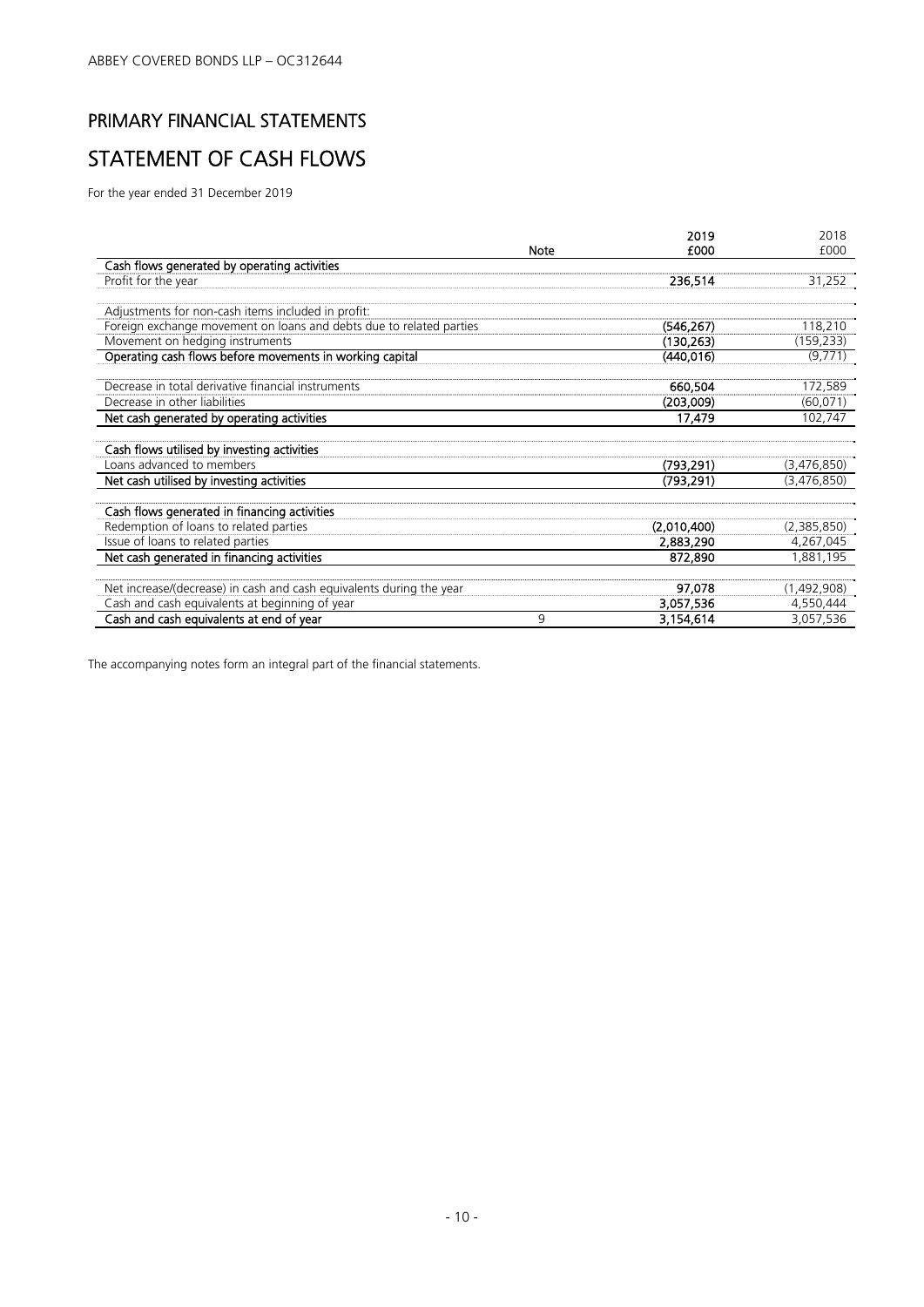### 1. ACCOUNTING POLICIES

The principal accounting policies adopted in the presentation of the financial statements are set out below. These policies have been consistently applied to all the years presented, unless otherwise stated.

#### General Information

The Partnership is a limited liability partnership, domiciled and incorporated in the United Kingdom and is part of a European listed group whose ultimate parent is Banco Santander SA. The registered office address of the Partnership is 2 Triton Square, Regent's Place, London NW1 3AN.

#### Basis of preparation

The financial statements have been prepared in accordance with International Financial Reporting Standards (IFRS) and IFRS Interpretations Committee (IFRS IC) interpretations as adopted by the European Union and the Companies Act 2006 applicable to partnership reporting under IFRS.

The financial statements have been prepared under the historical cost convention and on a going concern basis as disclosed in the Directors' statement of going concern set out in the Report of the Directors, as modified by financial assets and financial liabilities held at fair value through profit or loss and all derivative contracts. An assessment of the appropriateness of the adoption of the going concern basis of accounting is disclosed in the statement of going concern set out in the members' report.

The functional and presentation currency of the partnership is sterling.

#### Recent accounting developments

On 1 January 2016, the IASB issued IFRS 16 "Leases". The standard is effective for annual periods beginning on or after 1 January 2019. The accounting policy had no impact upon the Partnership.

In September 2019, the IASB issued Amendments to IFRS 9 'Financial Instruments'. The amendments to IFRS 9 do not apply to the Partnership.

#### Foreign currency translation

Items included in the financial statements of the Partnership are measured using the currency that best reflects the economic substance of the underlying events and circumstances relevant to the Partnership (the "functional currency"). The functional and presentation currency of the Partnership is Sterling.

Foreign currency transactions are translated into the functional currency at the exchange rates prevailing at the dates of the transactions. Monetary assets and liabilities that are denominated in foreign currencies are translated into the functional currency of the Partnership at the rates in effect at the balance sheet date. Non-monetary items carried at fair value that are denominated in foreign currencies are translated at the rates prevailing at the date when the fair value was determined. Non-monetary items that are measured in terms of historical cost in a foreign currency are not retranslated. Foreign currency translation differences are recognised in profit or loss and are included in the Statement of Comprehensive Income.

#### Interest income and expense

Interest income on financial assets that are classified as financial assets at amortised cost and interest expense on financial liabilities other than those at fair value through profit and loss are determined using the effective interest method. The effective interest rate is the rate that discounts the estimated future cash payments or receipts over the expected life of the instrument or, when appropriate, a shorter period, to the net carrying amount of the financial asset or financial liability.

When calculating the effective interest rate, the future cash flows are estimated after considering all the contractual terms of the instrument excluding future credit losses. The calculation includes all amounts paid or received by the Partnership that are an integral part of the overall return, direct incremental transaction costs related to the acquisition, issue or disposal of the financial instrument and all other premiums or discounts.

Interest income and expense is shown gross in the Statement of Comprehensive Income.

#### Financial Instruments

Under IFRS 9 the beneficial interest in a mortgage portfolio fails the criteria for recognition within the Partnership's financial statements and remains in the Balance Sheet of Santander UK plc.

Financial instruments of the Partnership comprise loans and other debts due from members, derivative financial instruments, cash and cash equivalents and other receivables and payables arising from the Partnership's operations. These instruments are recognised, classified and subsequently measured in accordance with IFRS 9 as described below.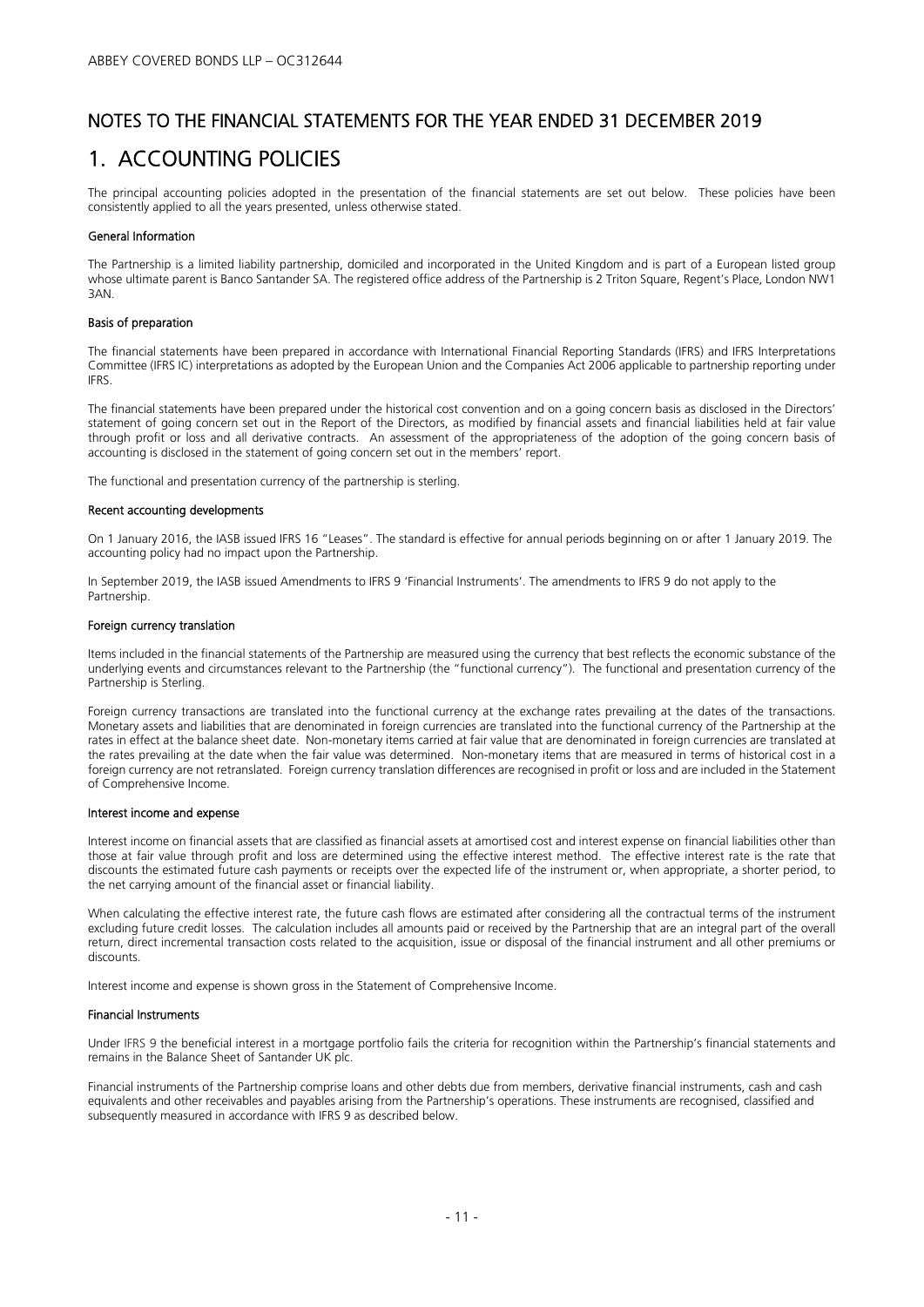### 1. ACCOUNTING POLICIES (CONTINUED)

#### a) Initial recognition and measurement

Financial assets and liabilities are initially recognised when the Partnership becomes a party to the contractual terms of the instrument. The Partnership determines the classification of its financial assets and liabilities at initial recognition and measures a financial asset or financial liability at its fair value plus or minus, in the case of a financial asset or financial liability not at FVTPL, transaction costs that are incremental and directly attributable to the acquisition or issue of the financial asset or financial liability. Transaction costs of financial assets and financial liabilities carried at fair value through profit or loss are expensed in profit or loss. Immediately after initial recognition, an expected credit loss (ECL) allowance is recognised for financial assets measured at amortised cost.

#### b) Financial assets and liabilities

#### Classification and subsequent measurement

The Partnership classifies its financial assets in the measurement categories of amortised cost and FVTPL.

Financial assets and financial liabilities are classified as FVTPL where there is a requirement to do so or where they are otherwise designated at FVTPL on initial recognition. Financial assets and financial liabilities which are required to be held at FVTPL include:

- Financial assets and financial liabilities held for trading
- Debt instruments that do not have solely payments of principal and interest (SPPI) characteristics. Otherwise, such instruments are measured at amortised cost.

Financial assets and financial liabilities are classified as held for trading if they are derivatives or if they are acquired or incurred principally for the purpose of selling or repurchasing in the near-term, or form part of a portfolio of financial instruments that are managed together and for which there is evidence of short-term profit taking.

In certain circumstances other financial assets and financial liabilities are designated at FVTPL where this results in more relevant information. This may arise because it significantly reduces a measurement inconsistency that would otherwise arise from measuring assets or liabilities or recognising the gains or losses on them on a different basis, where the assets and liabilities are managed and their performance evaluated on a fair value basis or, in the case of financial liabilities, where it contains one or more embedded derivatives which are not closely related to the host contract.

#### c) Financial assets: debt instruments

Debt instruments are those instruments that meet the definition of a financial liability from the issuer's perspective, such as loans. Classification and subsequent measurement of debt instruments depend on the Partnership's business model for managing the asset, and the cash flow characteristics of the asset.

#### Business model

The business model reflects how the Partnership manages the assets in order to generate cash flows and, specifically, whether the Partnership's objective is solely to collect the contractual cash flows from the assets or is to collect both the contractual cash flows and cash flows arising from the sale of the assets. If neither of these is applicable, such as where the financial assets are held for trading purposes, then the financial assets are classified as part of an 'other' business model and measured at FVTPL. Factors considered in determining the business model for a group of assets include past experience on how the cash flows for these assets were collected, how the assets' performance is evaluated and reported to key management personnel and how risks are assessed and managed.

#### SPPI

Where the business model is to hold assets to collect contractual cash flows or to collect contractual cash flows and sell, the Partnership assesses whether the assets' cash flows represent SPPI. In making this assessment, the Partnership considers whether the contractual cash flows are consistent with a basic lending arrangement (i.e. interest includes only consideration for the time value of money, credit risk, other basic lending risks and a profit margin that is consistent with a basic lending arrangement). Where the contractual terms introduce exposure to risk or volatility that is inconsistent with a basic lending arrangement, the related asset is classified and measured at FVTPL.

Financial assets with embedded derivatives are considered in their entirety when determining whether their cash flows are SPPI.

Based on these factors, the Partnership classifies its debt instruments into one of the following measurement categories:

- Amortised cost Financial assets that are held for collection of contractual cash flows where those cash flows represent SPPI, and that are not designated at FVTPL, are measured at amortised cost. The carrying amount of these assets is adjusted by any ECL recognised. Interest income from these financial assets is included in 'Finance income' using the effective interest rate method. When the estimates of future cash flows are revised, the carrying amount of the respective financial assets or financial liabilities is adjusted to reflect the new estimate discounted using the original effective interest rate. Any changes are recognised in the income statement.
- FVTPL Financial assets that do not meet the criteria for amortised cost or FVOCI are measured at FVTPL. A gain or loss on a debt instrument that is subsequently measured at FVTPL, including any debt instruments designated at fair value, is recognised in profit or loss and presented in the income statement in 'Other gains/losses' in the period in which it arises.

The Partnership reclassifies financial assets when and only when its business model for managing those assets changes. The reclassification takes place from the start of the first reporting period following the change. Such changes are expected to be very infrequent.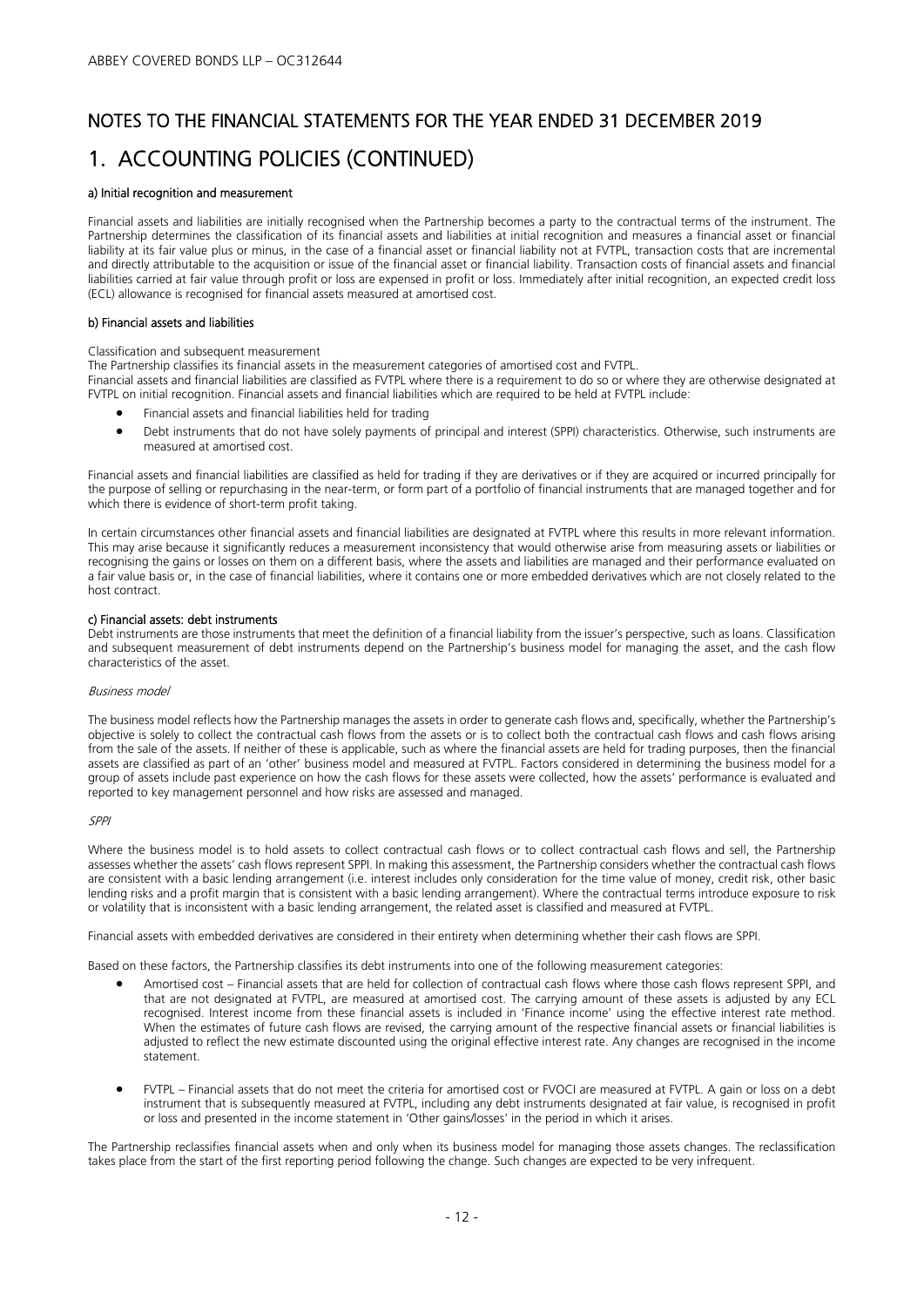# NOTES TO THE FINANCIAL STATEMENTS FOR THE YEAR ENDED 31 DECEMBER 2019 1. ACCOUNTING POLICIES (CONTINUED)

#### Impairment of debt instrument financial assets

Expected credit losses are recognised on all financial assets at amortised cost or at fair value through other comprehensive income. The expected credit loss considers forward looking information to recognise impairment allowances earlier in the lifecycle of a product. A three-stage approach to impairment measurement is adopted as follows:

- Stage 1 the recognition of 12 month expected credit losses (ECL), that is the portion of lifetime expected credit losses from default events that are expected within 12 months of the reporting date, if credit risk has not increased significantly since initial recognition;
- Stage 2 lifetime expected credit losses for financial instruments for which credit risk has increased significantly since initial recognition; and
- Stage 3 lifetime expected credit losses for financial instruments which are credit impaired.

The measurement of ECL reflects:

- An unbiased and probability-weighted amount that is determined by evaluating a range of possible outcomes;
- The time value of money; and
- Reasonable and supportable information that is available without undue cost or effort at the reporting date about past events, current conditions and forecasts of future economic conditions.

Financial assets are written off when it is reasonably certain that receivables are irrecoverable.

#### Derivative financial instruments

Derivative financial instruments ('derivatives') are contracts or agreements whose value is derived from one or more underlying indices or asset values inherent in the contract or agreement, which require no or little initial net investment and are settled at a future date.

The Partnership holds cross currency swaps in order to manage foreign currency risk arising on the foreign denominated loans due to related parties. The Partnership also holds interest rate swaps to hedge significant future transactions and cash flows dependent on movement in interest rates.

Derivatives are recognised initially (on the date on which a derivative contract is entered into), and are subsequently remeasured, at their fair value. Fair values of over-the-counter derivatives are obtained using valuation techniques, including discounted cash flow and option pricing models. The Partnership holds no exchange traded derivatives.

Derivatives are contracted with Santander Financial Services plc or counterparties laid out in transaction documents. If subsequently there is a ratings downgrade of the counterparty credit rating, remedial measures include provision of collateral for obligations under the relevant swap.

#### Hedge accounting

As of 1 January 2019, fair value hedge accounting has been discontinued for operational ease. The impact of this on the 2019 results is not significant. This "Hedge accounting" policy note applies to the year ended 31 December 2018:

The Partnership applies hedge accounting to represent, to the maximum possible extent permitted under accounting standards, the economic effects of its risk management strategies. Derivatives are used to hedge exposures to interest rates and exchange rates.

The Partnership decided to continue adopting IAS 39 hedge accounting and consequently there have been no changes to the hedge accounting policies and practices following the adoption of IFRS 9. However, additional hedge accounting disclosure requirements of IFRS 7 'Financial Instruments: Disclosures' (IFRS 7) have been included in these financial statements.

At the time a financial instrument is designated as a hedge (i.e., at the inception of the hedge), the Partnership formally documents the relationship between the hedging instrument(s) and hedged item(s), its risk management objective and strategy for undertaking the hedge. The documentation includes the identification of each hedging instrument and respective hedged item, the nature of the risk being hedged (including the benchmark interest rate being hedged in a hedge of interest rate risk) and how the hedging instrument's effectiveness in offsetting the exposure to changes in the hedged item's fair value attributable to the hedged risk is to be assessed. Accordingly, the Partnership formally assesses, both at the inception of the hedge and on an on-going basis, whether the hedging derivatives have been and will be highly effective in offsetting changes in the fair value attributable to the hedged risk during the period that the hedge is designated. A hedge is normally regarded as highly effective if, at inception and throughout its life, the Partnership can expect, and actual results indicate, that changes in the fair value or cash flow of the hedged items are effectively offset by changes in the fair value or cash flow of the hedging instrument. If at any point it is concluded that it is no longer highly effective in achieving its documented objective, hedge accounting is discontinued.

Where derivatives are held for risk management purposes, and when transactions meet the required criteria for documentation and hedge effectiveness, the derivatives may be designated as either: (i) hedges of the change in fair value of recognised assets or liabilities or firm commitments ('fair value hedges'); (ii) hedges of the variability in highly probable future cash flows attributable to a recognised asset or liability, or a forecast transaction ('cash flow hedges'); or (iii) a hedge of a net investment in a foreign operation ('net investment hedges').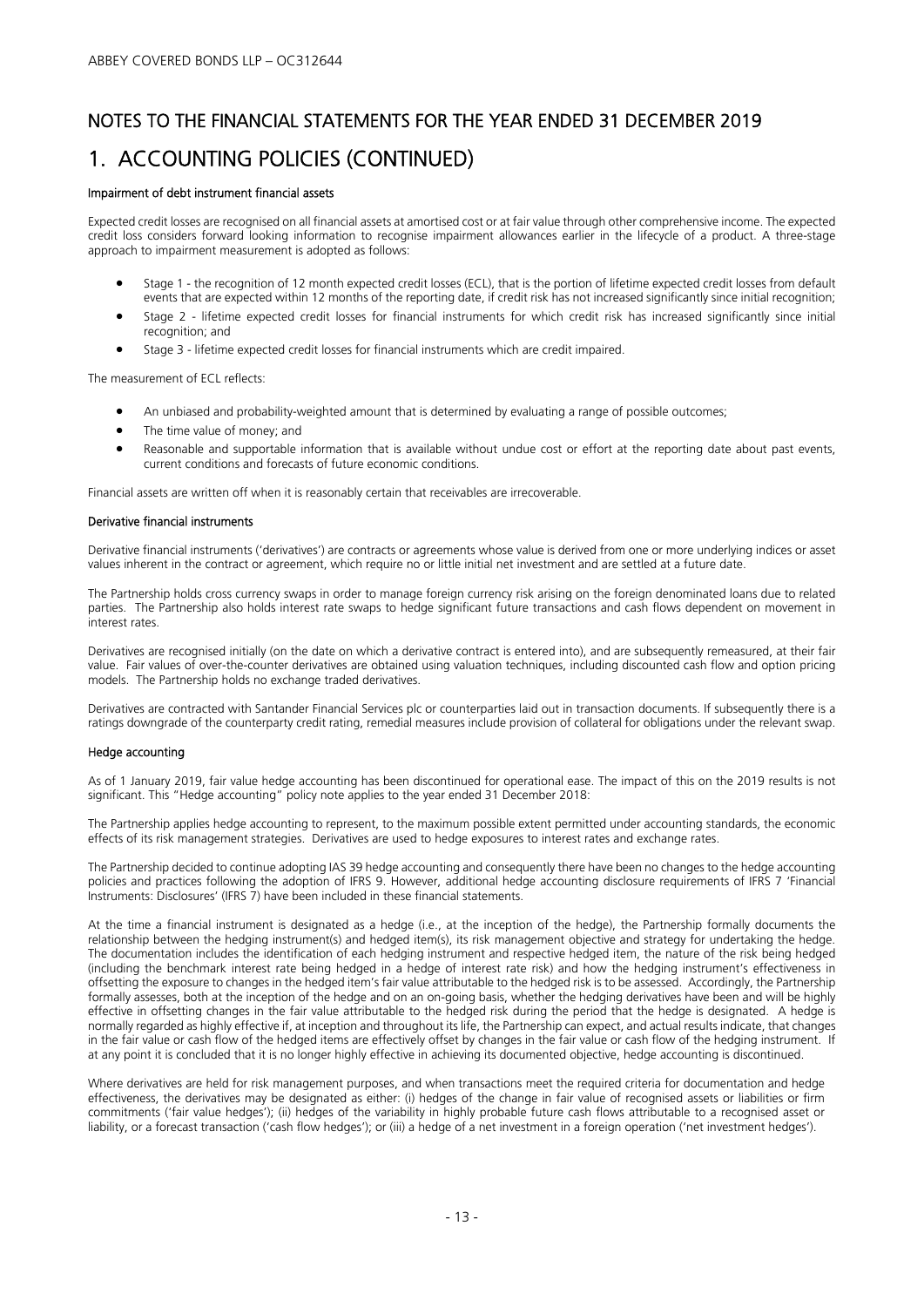# NOTES TO THE FINANCIAL STATEMENTS FOR THE YEAR ENDED 31 DECEMBER 2019 1. ACCOUNTING POLICIES (CONTINUED)

#### Hedge accounting (continued)

The Partnership applies fair value hedge accounting but not cash flow hedge accounting or hedging of a net investment in a foreign operation.

#### a) Fair value hedge accounting

Changes in the fair value of derivatives that are designated and qualify as fair value hedges are recorded in the Statement of Comprehensive Income, together with the changes in the fair value of the hedged asset or liability that are attributable to the hedged risk.

If the hedge no longer meets the criteria for hedge accounting or is discontinued, changes in the fair value of the hedged item attributable to the hedged risk are no longer recognised in the Statement of Comprehensive Income. For fair value hedges of interest rate risk, the cumulative adjustment that has been made to the carrying amount of the hedged item is amortised to the Statement of Comprehensive Income using the effective interest method over the period to maturity.

#### b) Cash flow hedge accounting

The effective portion of changes in the fair value of qualifying cash flow hedges is recognised in other comprehensive income in the cash flow hedging reserve. The gain or loss relating to the ineffective portion is recognised immediately in the Statement of Comprehensive Income. Amounts accumulated in equity are reclassified to the Statement of Comprehensive Income in the periods in which the hedged item affects profit or loss. When a hedging instrument expires or is sold, or when a hedge no longer meets the criteria for hedge accounting, any cumulative gain or loss existing in equity at that time remains in equity and is recognised in the Statement of Comprehensive Income when the forecast transaction is ultimately recognised in the Statement of Comprehensive Income. When a forecast transaction is no longer expected to occur, the cumulative gain or loss that was reported in equity is immediately transferred to Statement of Comprehensive Income.

The Partnership is exposed to foreign currency risks on its debt issuances denominated in foreign currency. Cash flow hedging is used to hedge the variability in cash flows arising from this foreign currency risk.

#### Contributions and drawings

Under the terms of the Limited Liability Partnership Deed describing the sale of the beneficial interest in the mortgage portfolio, Santander UK plc is legally treated as having made a capital contribution to the Partnership in an amount equal to the difference between the current balance of the loans assigned at transfer date and the cash payment made by the Partnership for the loans and relevant security on that transfer date. Transfers of mortgages in kind are also treated as capital contributions.

The member companies of the Partnership are Santander UK plc, the controlling party and Abbey Covered Bonds (LM) Limited. Both companies are incorporated in England and Wales.

Each member may from time to time make cash contributions to the Partnership which will constitute cash capital contributions. It is not intended that Abbey Covered Bonds (LM) Limited will make any capital contributions to the Partnership either in cash or in kind. No interest is paid on the members' capital balances.

Capital distributions are made in accordance with the Limited Liability Partnership Deed only once payments of a higher priority have been made and if sufficient principal receipts are available. All profits will be retained within the partnership until the maturity or redemption of the debt in issue. All retained profits will be allocated to Santander UK plc at this time.

As the sale of the beneficial interest in the mortgage portfolio does not pass the recognition criteria as described in IFRS 9, capital contributions represent cash capital contributions only, as it has been deemed that the transfer of mortgages has never occurred. Therefore no capital contributions in kind have been recorded in these financial statements.

Under the priority of payments, payment pro rata and pari passu to the members of the sum of £3,000 (or such other sum as may be agreed by members from time to time) in aggregate, is allocated and paid to each member in proportion to their respective legal capital contribution balances calculated as per the Limited Liability Partnership Deed as at the relevant calculation date subject to a minimum of £1 per annum each, as their profit for their respective interests as members of the Partnership.

#### Deferred purchase consideration

Under the terms of the mortgage sale agreement, Santander UK plc, as the originator of the mortgage loans, legally retains the right to receive excess income ("deferred consideration") arising on those loans, after certain higher priority payments have been met by the Partnership. Deferred consideration is treated as a reduction in the interest due from Santander UK plc on the loans and other debts due from members arising on the failure to recognise the sale of the mortgages. Incremental elements of deferred consideration are recognised on an effective interest rate basis; all other elements are accounted for as incurred.

#### Cash and cash equivalents

For the purposes of the Statement of Cash Flows, cash and cash equivalents comprise assets with less than three months' maturity from the date of acquisition, including cash, restricted balances and non-restricted balances with central banks, loans and advances to banks and amounts due from other banks.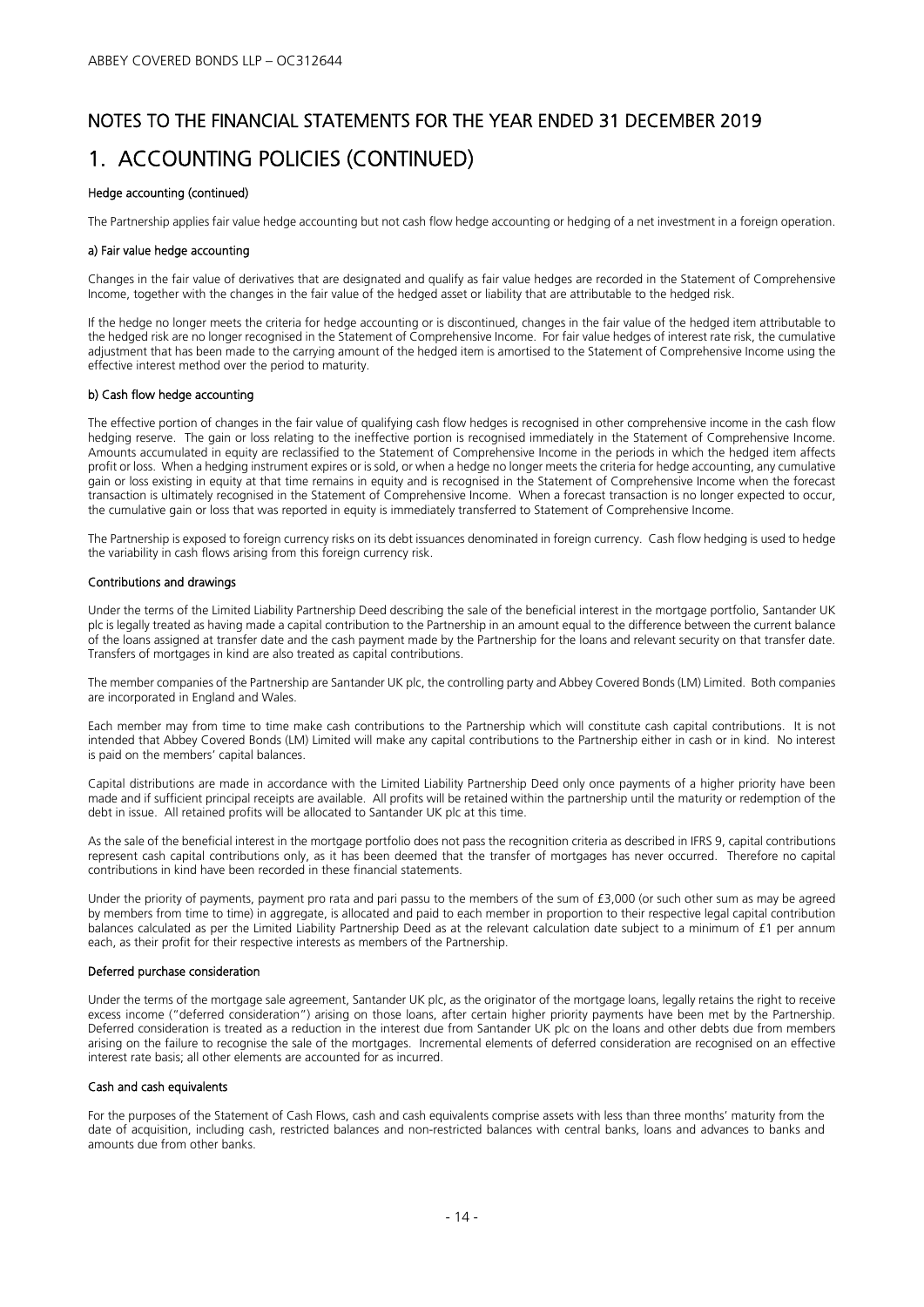# NOTES TO THE FINANCIAL STATEMENTS FOR THE YEAR ENDED 31 DECEMBER 2019 1. ACCOUNTING POLICIES (CONTINUED)

#### Financial Guarantee

Financial guarantees are defined as contracts whereby an entity undertakes to make specific payments on behalf of a third party if the latter fails to do so, irrespective of the various legal forms they may have, such as guarantees, insurance policies or credit derivatives.

The financial guarantee is reviewed periodically to determine any credit risk exposure associated with the guarantee and, if appropriate, to consider whether a provision is required.

#### Taxation

The partnership is not required to pay tax as per applicable laws.

#### Cash collateral

Cash collateral is cash, negotiable instruments, documents of title, securities, deposit accounts, and other cash equivalents in which the Partnership has an interest. Cash collateral is segregated from other assets.

### 2. CRITICAL ACCOUNTING POLICIES AND AREAS OF SIGNIFICANT MANAGEMENT JUDGEMENT

The preparation of the Partnership's financial statements requires management to make judgements and accounting estimates that affect the reported amount of assets and liabilities at the date of the financial statements and the reported amount of income and expenses during the reporting period. Management evaluates its judgements and accounting estimates, which are based on historical experience and on other factors that are believed to be reasonable under the circumstances, on an on-going basis. Actual results may differ from these estimates under different assumptions or conditions.

The Members have determined that the carrying value of Loans and other debts due from members requires a significant element of judgement.

### 3. FINANCIAL RISK MANAGEMENT

The Partnership's risk management focuses on the major areas of credit risk, market risk and liquidity risk. Risk management is carried out by the central risk management function of the Santander UK Group. Authority flows from the Santander UK plc Board to the Chief Executive Officer and from him to his direct reports. Delegation of authority is to individuals. Formal standing committees are maintained for effective management of oversight.

#### Credit risk

Credit risk is the risk that counterparties will not meet their financial obligations and may result in the Partnership losing amounts advanced together with interest on those advances. The main source of credit risk is in the loans and other debts due from members and derivative financial instruments assets.

Key metrics under IFRS 9 are as follows:

| Metric                                        | <b>Description</b>                                                                                                                                                                                                                                                                                                                                                                                       |
|-----------------------------------------------|----------------------------------------------------------------------------------------------------------------------------------------------------------------------------------------------------------------------------------------------------------------------------------------------------------------------------------------------------------------------------------------------------------|
| <b>Expected credit</b><br>losses (ECL)        | ECL tells us what credit risk is likely to cost us either over the next 12 months on qualifying exposures, or defaults<br>over the lifetime of the exposure where there is evidence of a significant increase in credit risk (SICR) since<br>origination. We explain how we calculate ECL below.                                                                                                         |
| Stages 1, 2 and 3                             | We assess each facility's credit risk profile to determine which stage to allocate them to, and we monitor where<br>there is a SICR and transfers between the stages. We explain how we allocate a facility to Stage 1, 2 or 3 below.                                                                                                                                                                    |
| Significant increase<br>in credit risk (SICR) | Loans which have suffered a SICR since origination are subject to a lifetime ECL assessment which extends to a<br>maximum of the contractual maturity of the loan. Loans which have not experienced a SICR are subject to 12 month<br>ECL. We assess each facility's credit risk profile to determine which of three stages to allocate them to, see the<br>Partnership's accounting policies on Note 1. |

The maximum exposure to credit risk without taking into account collateral or credit enhancements is the carrying amount of the loans and other debts due from members of £15.6bn (2018: £14.8bn) and the fair value of derivative financial assets of £1.4bn (2018: £2.1bn).

At the balance sheet date no ECL allowance was recognised on all financial assets subject to credit risk due to the credit enhancement features applied by the Partnership.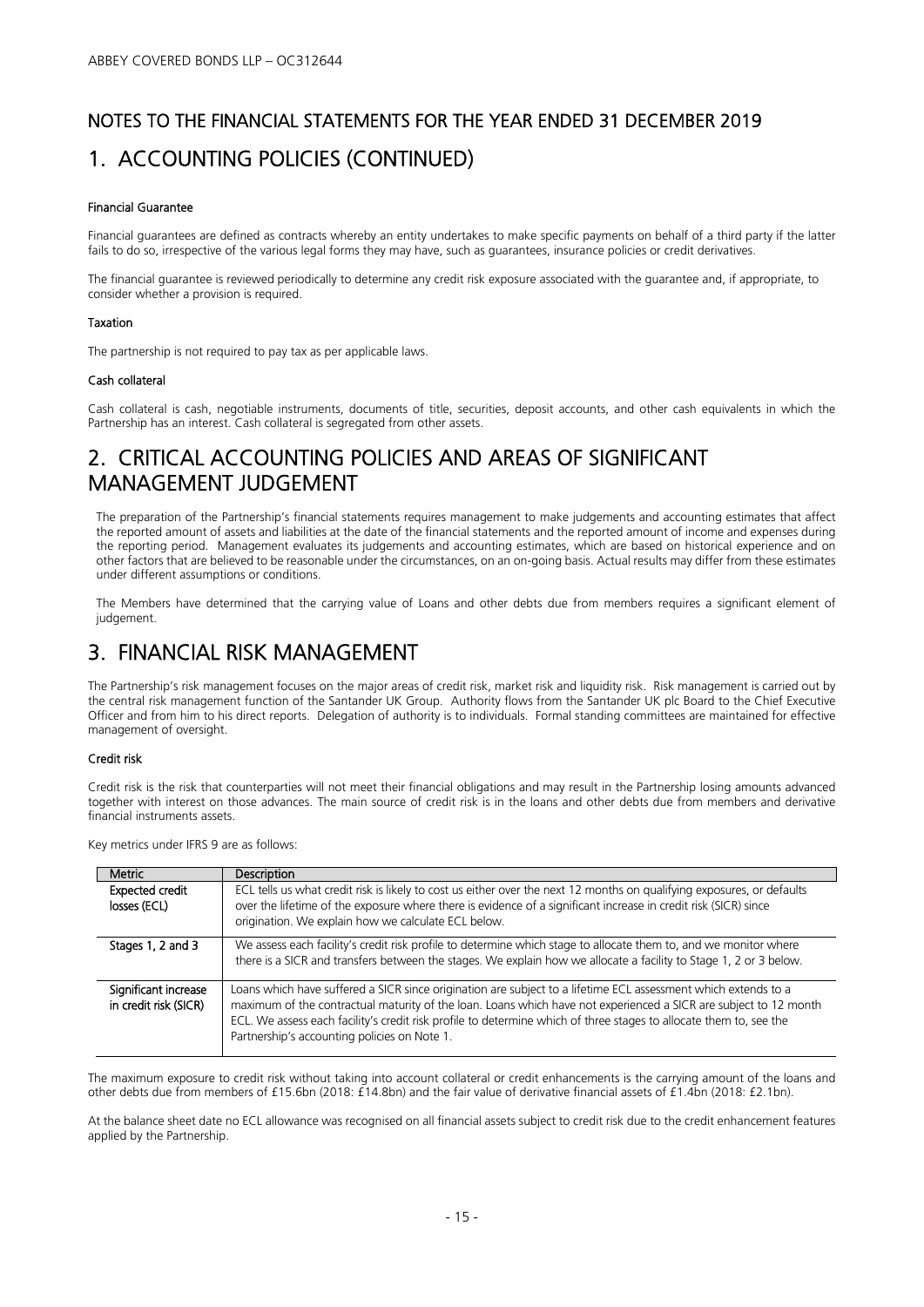### 3. FINANCIAL RISK MANAGEMENT (CONTINUED)

As at 31 December 2019, the book value of residential mortgage loans that Santander UK plc had assigned legal title to the Covered Bond structure was £23.3bn (2018: £21.6bn). The Covered Bond structure is over collateralised by £4.9bn (2018: £3.5bn). The Covered Bond structure acquired interest in a portfolio of mortgage loans was £23.3bn (2018: £21.6bn) and the sterling equivalent of notes issued by the Covered Bond programme was £18.5bn (2018: £18.1bn).

The loans included within the underlying portfolio include repayment loans and interest only loans with balances of less than £1million. These are all secured on residential properties in the UK. For details on repurchase of loans please refer to the Securitisation Transaction document which can be found at http://www.santander.co.uk/uk/about-santander-uk/debt-investors/santander-uk-covered-bonds.

Derivatives are contracted with Abbey National Treasury Services plc or counterparties laid out in transaction documents. If subsequently there is a ratings downgrade of the counterparty credit rating, remedial measures include provision of collateral for obligations under the relevant swap.

Loans and advances to group companies represents a loan to Santander UK plc, the repayment of which is dependent upon the performance of the underlying residential mortgage portfolio. At each balance sheet date, an assessment is made as to whether, as a result of one or more events, there is a significant increase in credit risk since initial recognition. In assessing the loan to Santander UK plc for impairment, the Members first consider the impairment of the underlying mortgage loans using the above 3-stage approach and consider the ECL of the loan taking into account the relevant credit enhancements available for the Partnership in the structure. Accordingly, expected losses for the loans to Santander UK plc would arise if the ECL on the underlying assets is greater than the available credit enhancements.

Santander UK plc is rated periodically by credit rating agencies Standard & Poor's, Moody's Investors Service and Fitch Ratings, Ltd.

Santander UK plc's credit ratings are disclosed below as the financial assets of the Covered Bond structure are secured on mortgage assets within Santander UK plc. Santander UK plc, issues covered bonds on behalf of the Covered Bonds securitisation structure, which are guaranteed by a pool of Santander UK plc's mortgage loans that it has transferred into the structure and enters into financing arrangements with Group companies.

Further details can be found in the notes to the Group financial statements of Santander UK plc's Annual Report and Financial Statements and monthly investor reports of Abbey Covered Bond LLP.

Santander UK plc's current credit ratings were:

|                        | . CH | Moodv" | 'itch |
|------------------------|------|--------|-------|
| ratind<br>. onc<br>LV. |      |        |       |
| rating outlook<br>└    |      |        | tive  |
| ratinc                 |      |        |       |

#### Liquidity risk

Liquidity risk is the potential that, although remaining solvent, the Partnership does not have sufficient liquid financial resources to enable it to meet its obligations as they fall due or can secure them only at excessive cost.

The members ensure there are sufficient funds to meet payments as they fall due through related party funding in circumstances when the Partnership is in a net liabilities situation.

The Partnership does not issue debt securities. These are issued by Santander UK plc on behalf of the Covered Bonds securitisation structure. The loans due from members are repayable when the associated bonds in issue are redeemed.

#### Maturities of financial liabilities

The table below analyses the maturities of the undiscounted cash flows relating to the financial liabilities of the Partnership based on the remaining period to the contractual maturity date at the Balance Sheet date.

| At 31 December 2019                    | On<br>demand<br>£000     | 1-3 months<br>£000 | $3 - 12$<br>months<br>£000 | 1-5<br>vears<br>£000 | Over<br>5 years<br>£000 | 2019<br>Total<br>£000 |
|----------------------------------------|--------------------------|--------------------|----------------------------|----------------------|-------------------------|-----------------------|
| Loans and debts due to related parties | $\overline{\phantom{0}}$ |                    | (2.736.926)                | (12.275.404)         | (3.878.698)             | (18.891.028)          |
| Derivative financial liabilities       | $\sim$                   | (268)              | (79.165)                   | (371.462)            | (89.734)                | (540.629)             |
| Interest payable to related parties    | $\blacksquare$           | (70.516)           | (199.593)                  | (594.300)            | (199.631)               | (1.064.040)           |
| Total                                  | $\overline{\phantom{0}}$ | (70.784)           | (3.015.684)                | (13.241.166)         | (4.168.063)             | (20, 495, 697)        |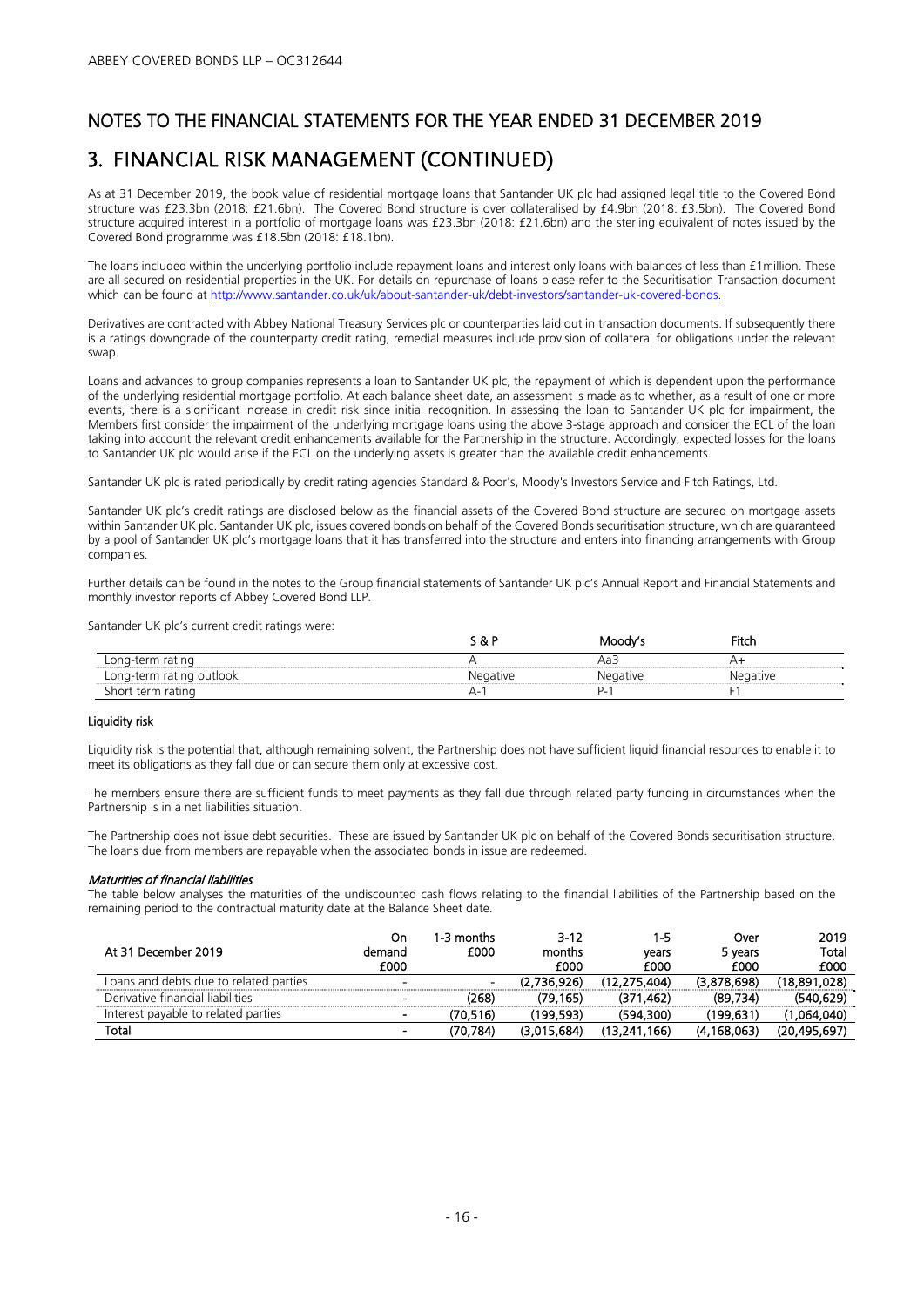# NOTES TO THE FINANCIAL STATEMENTS FOR THE YEAR ENDED 31 DECEMBER 2019 3. FINANCIAL RISK MANAGEMENT (CONTINUED)

#### Maturities of financial liabilities (continued)

| At 31 December 2018                    | On.<br>demand<br>f000    | 1-3 months<br>£000       | $3 - 12$<br>months<br>f000 | 1-5<br>vears<br>f000 | Over<br>5 vears<br>£000 | 2018<br>Total<br>£000 |
|----------------------------------------|--------------------------|--------------------------|----------------------------|----------------------|-------------------------|-----------------------|
| Loans and debts due to related parties | <b>.</b>                 | $\overline{\phantom{a}}$ | .488.071                   | (12.557.387)         | (4.649.210)             | (18.694.668)          |
| Derivative financial liabilities       | $\overline{\phantom{a}}$ | (4.681                   | 19 242                     | (377.294)            | (159.855)               | (561.072)             |
| Interest payable to related parties    | (33.811)                 | (64.349)                 | (296.063)                  | (914.168)            | (485.219)               | ,793,610)             |
| $\mathsf{Total}$                       | 33.811                   | (69.030)                 | .803.376                   | 13.848.849)          | (5 294 284)             | 350)<br>(21.049.      |

The maturity analyses above for derivative financial liabilities include the remaining contractual maturities for those derivative financial liabilities for which contractual maturities are essential for an understanding of the timing of the cash flows. The undiscounted cash flows for the derivative financial instruments comprise only the amounts payable under the contract. Under the terms of the contract these cash outflows are accompanied by related cash inflows.

Collateral calls on derivatives positions can pose a significant liquidity risk. Collateral calls may arise at times of market stress and when asset liquidity may be tightening. The timing of the cash flows on a derivative hedging an asset may be different to the timing of the cash flows of the asset being held, even if they are similar in all other respects. Collateral calls may be triggered by a credit downgrading. The Partnership manages these risks by including collateral calls in stress tests on liquidity, and by maintaining a portfolio of assets held for managing liquidity risk. As at 31 December 2019, the Partnership held cash collateral of £503m (2018: £691m).

#### Operational risk

Operational risk is the risk of loss resulting from inadequate or failed internal processes, people and systems or from external events. This includes regulatory, legal and compliance risk. Operational risk is monitored and managed within the Group. An independent central operational risk function has responsibility for establishing the framework within which these risks are managed and is aligned to operational risk professionals within business areas to ensure consistent approaches are applied across the Group. The primary purpose of the framework is to define and articulate the Group-wide policy, processes, roles and responsibilities.

The day-to-day management of operational risk is the responsibility of business managers who identify, assess and monitor the risks, in line with the processes described in the framework. The operational risk function ensures that all key risks are regularly reported to the Group's risk committee and Board of Members.

#### Market risk

Market risk is potential for loss of income or decrease in the value of net assets caused by movements in the levels and prices of financial instruments. The Partnership is subject to market risk in the form of interest rate risk from fluctuations in LIBOR rates and currency risks from the fluctuations in the Euro and Norwegian Krone currencies.

In order to hedge against currency risks, the Partnership enters into cross currency swaps and as a result of this, the Partnership's total interest income and expense on financial assets and liabilities is based on the same rate of sterling LIBOR; it therefore has no material cash flow sensitivity to changes in currency rates in either 2019 or 2018. As a result, no sensitivity analysis is presented for currency risk as the changes to the two instruments will be equal and offsetting.

The Partnership also enters into interest rate swap contracts with Abbey National Treasury Services plc, a related party, to manage basis risk between interest flows on the cross currency swaps and on interest payments received from Santander UK plc. Hedge accounting was adopted for that funding so that the Partnership was hedged against the exposure to interest rate volatility from the movement in fair value of those interest rate swap contracts. Hedge accounting has been discontinued.

The sensitivity analysis below has been determined based on the exposure to interest rates for floating rate interest bearing assets at the end of the reporting period. The analysis is prepared assuming that amount outstanding, for which amounts receivable are based upon, was outstanding for the whole year.

A 50bp positive or adverse movement in interest rates, with all other variables held constant, would result in a decrease in operating profit and increase in net liabilities of £25.6m (2018: £27.0m). A 50bp positive movement in interest rates, with all other variables held constant, would result in an increase in operating profit and decrease in net liabilities of £25.6m (2018: £27.0m).

The process for the UK leaving the EU impacts the economic, legal and regulatory environment for Santander UK Group's customers and across the financial services industry. In addition, the use of LIBOR, which is expected to cease in 2021, and its transition to (near) Risk Free Reference Rates (RFR) is also a significant issue across the industry. The Santander UK Group has put in place appropriate contingency plans to address the potential risks and will update and implement in this Partnership as necessary.

### 4. BUSINESS AND GEOGRAPHICAL SEGMENTS

The Partnership operates in one business sector and all of the Partnership's activities are in the UK.

The process for the UK leaving the EU impacts the economic, legal and regulatory environment for Santander Group's customers and across the financial services industry. Santander Group has put in place appropriate contingency plans to address potential risks and will update and implement those plans in the Partnership as necessary.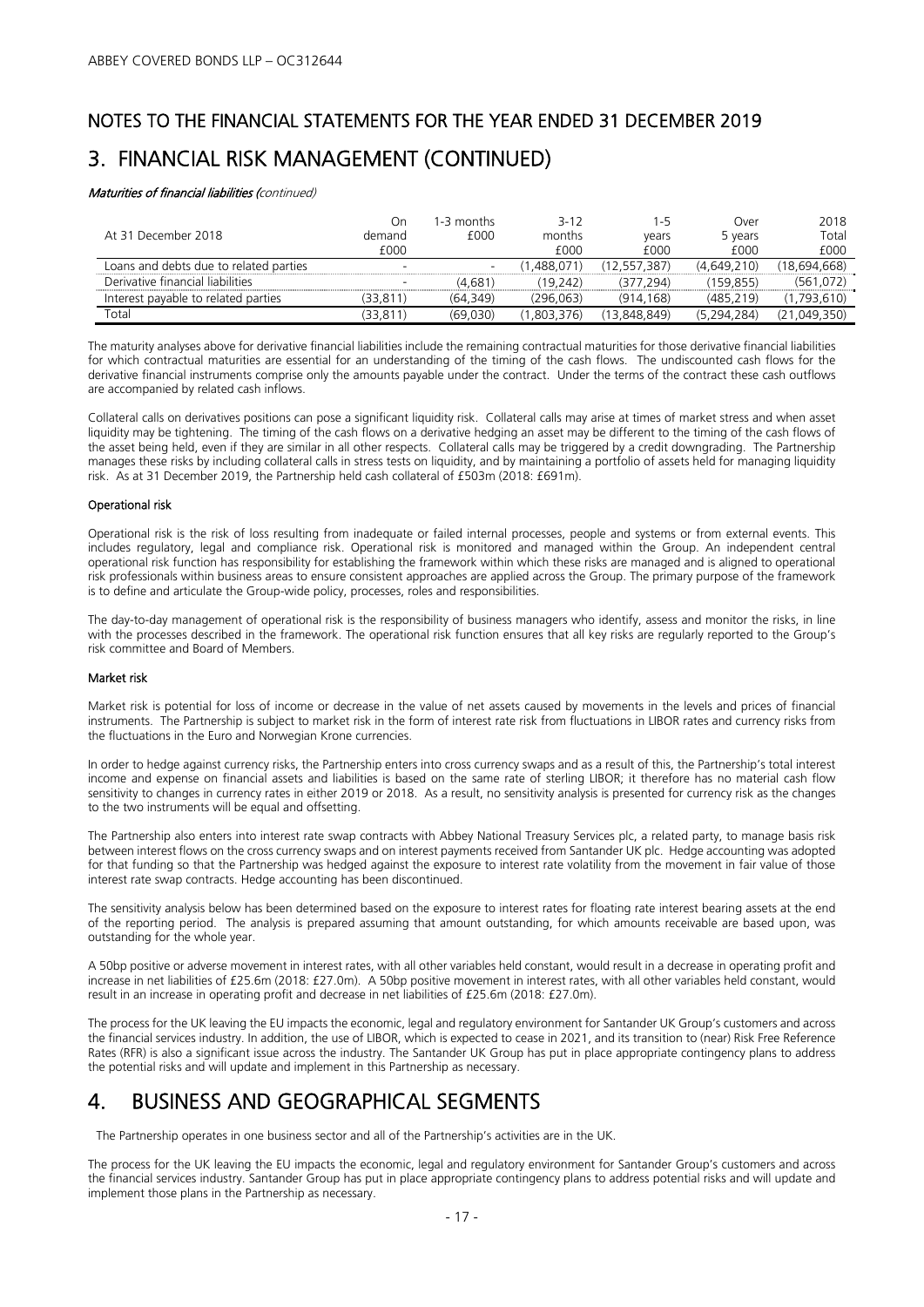### 5. INTEREST AND SIMILAR INCOME

|                              | Year ended<br>31 December 2019<br>E000 | Year ended.<br>31 December 2018<br>000 |
|------------------------------|----------------------------------------|----------------------------------------|
| Interest income from members | 378.816                                | 336 926                                |
| Bank interest income         | 30.05                                  | กธว                                    |
| Swap interest income         | 39.149                                 |                                        |
|                              |                                        |                                        |

### 6. INTEREST EXPENSE AND SIMILAR CHARGES

|                                      | Year ended       |                    |
|--------------------------------------|------------------|--------------------|
|                                      | 31 December 2019 | 31 December 2018   |
|                                      | £000             | £000               |
|                                      |                  |                    |
| Interest expense to Santander UK plc | 427.453          | .157               |
|                                      | 427,453          | .157<br>$41^\circ$ |

## 7. NET OTHER OPERATING INCOME

|                                                                            | Year ended<br>31 December 2019 | Year ended<br>31 December 2018 |
|----------------------------------------------------------------------------|--------------------------------|--------------------------------|
|                                                                            | £000                           | £000                           |
| Fair value hedging:                                                        |                                |                                |
| Gains on hedged items attributable to hedged risks                         | 30.263                         |                                |
| Change in fair value of hedging instrument                                 |                                | (122,111)                      |
| Fair value hedging effectiveness                                           | 130.263                        | 37.124                         |
| Fair value gains/ (losses) on derivatives                                  | 145.950                        | 7.761                          |
| Foreign exchange gains/ (losses) on loans and debts due to related parties | 546.267                        | 18.212)                        |
| Foreign exchange (losses)/ gains on derivative financial instruments       | (576,663)                      | 26.202                         |
| Foreign exchange losses on other liabilities                               | (2.086)                        | .2091                          |
|                                                                            |                                |                                |

In current year the fair value hedging amounts relate to the amortisation of discontinued hedges. Following a review by management during the year of the analysis of net other operating income, certain items have been reclassified to better reflect the nature of the transactions, with no net impact on total Net Other Operating Income. The gain arising on adjustment for the hedged item in a designated fair value hedge accounting relationship relates to the loans and debts due to related parties, details of which are disclosed in note 13. This gain/ (loss) forms part of the net gains or net losses on financial liabilities carried at amortised cost.

# 8. TOTAL OPERATING PROFIT FOR THE YEAR

#### Staff costs

The Partnership had no employees in the current or previous financial year.

#### Auditors' remuneration

The audit fee for the current year is £17,000 (2018: £12,000). The audit fee for the current year has been charged to the income statement. The audit fee for the prior year has been paid on the Partnership's behalf by Santander UK plc, in accordance with the Partnership's policy, for which no recharge has been made.

No fees for non-audit services were paid by the Partnership to the auditors during the year 2019 (2018: nil).

# 9. CASH AND CASH EQUIVALENTS

|                           | 2019      | 2018                |
|---------------------------|-----------|---------------------|
|                           | £000      | £000                |
| Cash and cash equivalents | 3,154,614 | − ∩⊏ ⁄<br>3,US7,330 |
|                           | 3 154 614 | סככ.<br>י כט, כ     |

Cash and cash equivalent balances due from Santander UK plc, a related party, was £3,154m (2018: £3,055m).

All cash balances held with Santander UK plc are held under a Guaranteed Investment Contract and are classified as restricted funds, as withdrawals are restricted by a priority of payments in accordance with the terms of the securitisation structure.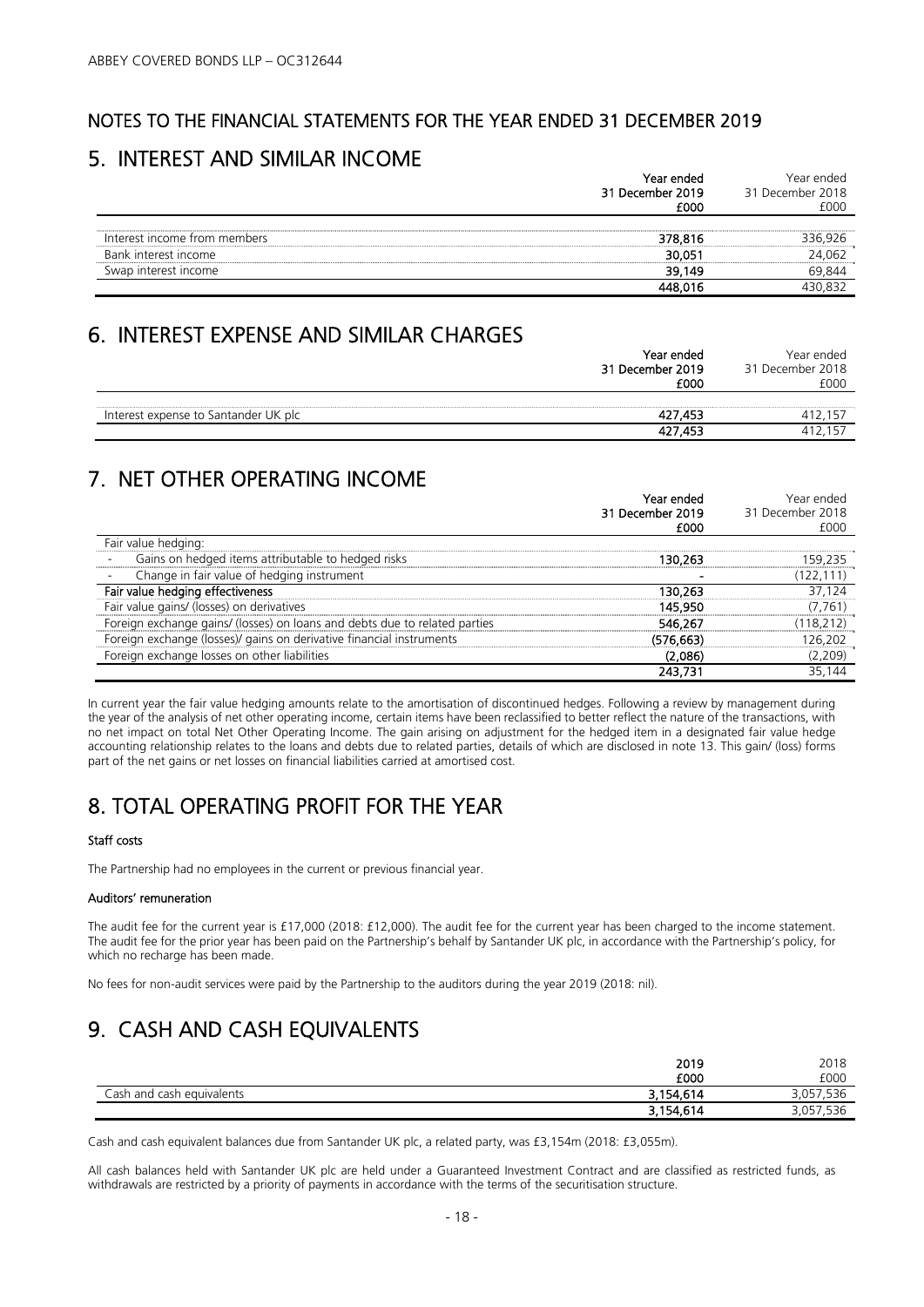### 10. DERIVATIVE FINANCIAL INSTRUMENTS

#### Hedge accounting

As of 1 January 2019, fair value hedge accounting has discontinued for operational ease. Hedge accounting continues to be applied at Group level.

For the prior year, the Partnership applied hedge accounting on a fair value basis depending on the nature of the underlying exposure.

#### Hedge accounting

For the prior year, the Partnership applied hedge accounting on a fair value basis depending on the nature of the underlying exposure. The hedge ratio was established by matching the notional of the derivative with the underlying position being hedged. Only the designated risk was hedged and therefore other risks, such as credit risk, were managed but not hedged.

The Partnership obtained funding in international market, issuing fixed rate debts in GBP and EUR. Therefore, it was exposed to changes in fair value due to changes in market interest rates and/or foreign exchange rates in EUR, which was mitigated through the use of receive fixed/pay floating rate interest rate and cross currency swaps.

#### Fair value hedges

#### Micro hedge of interest rate risk and foreign currency risk

For the prior year, the interest rate risk component was the change in fair value of the fixed rate debts due to changes in the benchmark LIBOR rate. The foreign exchange component was the change in the fair value of the fixed rate debt issuances due to changes in foreign exchange rates prevailing from the time of execution. Effectiveness was assessed by using linear regression techniques to compare changes in the fair value of the debt caused by changes in the benchmark interest rates and foreign exchange rates, with changes in the fair value of the interest rate and cross currency swaps.

#### Possible sources of hedge ineffectiveness

Possible sources of fair value hedge ineffectiveness are set out below:

- Hedging derivative with a non-zero fair value at date of initial designation
- Differences in discounting between hedged item and hedging instrument as cash collateralised swaps discount using Overnight Indexed Swaps (OIS) discount curves, not applied to underlying hedged item
- Counterparty credit risk impacts fair value of derivative but not hedged item
- Differences in discounting between hedged item and hedging instrument as cash collateralised cross currency swaps discount using OIS discount curves, not applied to underlying hedged item

#### 2018 Maturity profile and average price/rate of hedging instruments

The following table sets out the maturity profile and average price/rate of the hedging instruments used in the Partnership's hedging strategies for the year ended 31 December 2018:

| Fair value hedges                            |                                                    | Later than one<br>year and not<br>later than five<br>years | Later than five<br>years | Total     |
|----------------------------------------------|----------------------------------------------------|------------------------------------------------------------|--------------------------|-----------|
| Interest rate risk                           | Interest rate contracts - nominal amount (£000)    | 1,250,000                                                  | 1,750,000                | 3,000,000 |
|                                              | Average fixed interest rate - GBP (%)              | 5.13%                                                      | 5.54%                    |           |
| Interest rate/ foreign<br>exchange (FX) risk | Exchange rate contracts - nominal amount<br>(£000) | 944.823                                                    | 372.720                  | 1,317,543 |
|                                              | Average GBP - EUR exchange rate                    | 1.2006                                                     | 1.1715                   |           |
|                                              | Average fixed interest rate - EUR (%)              | 4.07%                                                      | 4.22%                    |           |

#### Net gains or losses arising from fair value hedges included in net other operating income

Hedge ineffectiveness for 2018 can be analysed by risk category as follows:

#### Hedging ineffectiveness by risk category

|                       | Changes in FV of hedging<br>instruments to calculate<br>hedge ineffectiveness<br>£000 | Changes in FV of hedged<br>items to calculate hedge<br>ineffectiveness<br>£000 | Hedge ineffectiveness<br>recognised in income<br>statement<br>£000 |
|-----------------------|---------------------------------------------------------------------------------------|--------------------------------------------------------------------------------|--------------------------------------------------------------------|
| Fair value hedges     |                                                                                       |                                                                                |                                                                    |
| Interest rate risk    | (97, 128)                                                                             | 98,655                                                                         | 1.527                                                              |
| Interest rate/FX risk | (24.983)                                                                              | 60.580                                                                         | 35.597                                                             |
|                       | (122,111)                                                                             | 159,235                                                                        | 37.124                                                             |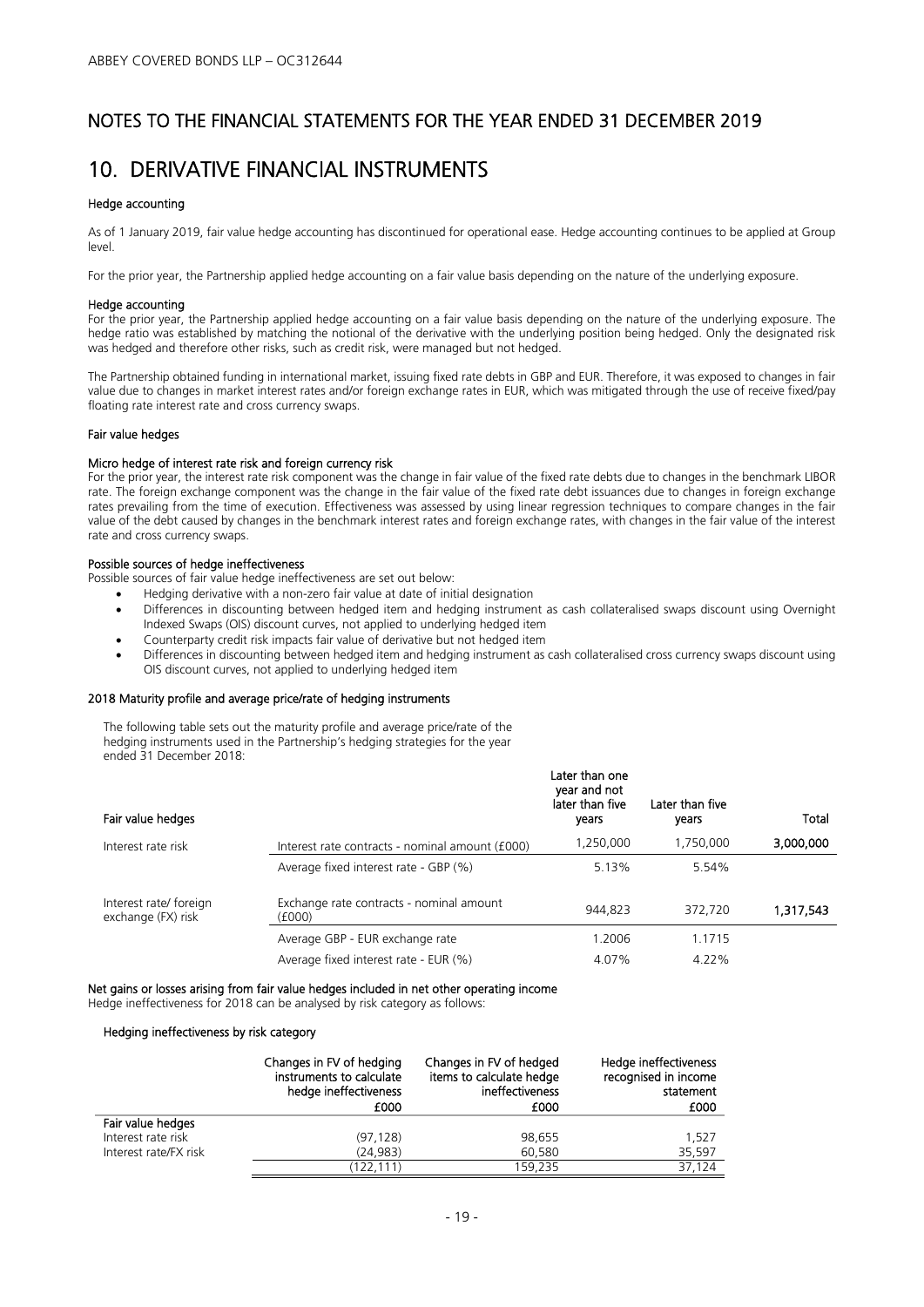### 10. DERIVATIVE FINANCIAL INSTRUMENTS (CONTINUED)

#### Hedged exposures

The following table sets out the 2018 exposures covered by the Partnership's hedging strategies, in connection with the debt securities in issue:

| Fair value<br>hedges | Hedged item balance sheet<br>line item | Carrying<br>value<br>£000 | Accumulated amount<br>of FV hedge<br>adiustments on<br>hedged item in<br>carrying value of<br>hedged item<br>£000 | Change in value<br>used for<br>calculating<br>hedge<br>ineffectiveness<br>£000 | Accumulated<br>amount of FV<br>hedge<br>adiustments on<br>balance sheet for<br>discontinued<br>hedges<br>£000 |
|----------------------|----------------------------------------|---------------------------|-------------------------------------------------------------------------------------------------------------------|--------------------------------------------------------------------------------|---------------------------------------------------------------------------------------------------------------|
| Interest rate/FX     | Loans and debts due to related         |                           |                                                                                                                   |                                                                                |                                                                                                               |
| risk                 | parties                                | 4,927,528                 | 588,544                                                                                                           | 159,235                                                                        | 557,741                                                                                                       |

# 11. FAIR VALUE OF FINANCIAL INSTRUMENTS

The following tables summarise the fair values of the financial asset and liability classes accounted for at fair value at 31 December 2019 and 2018, analysed by the valuation methodology used by the Partnership to determine their fair value, including their levels in the fair value hierarchy – level 1, level 2 and level 3.

| 31 December 2019                |            |                          |                          | Internal models based on |                    |                |                          |           |               |                  |
|---------------------------------|------------|--------------------------|--------------------------|--------------------------|--------------------|----------------|--------------------------|-----------|---------------|------------------|
| <b>Balance Sheet category</b>   |            |                          | Level 1                  |                          | Level <sub>2</sub> | Level 3        |                          | Total     |               | Valuation        |
|                                 |            | £000                     | %                        | £000                     | %                  | £000           | %                        | £000      | %             | <b>Technique</b> |
| <b>Assets</b>                   |            |                          |                          |                          |                    |                |                          |           |               |                  |
| Derivative assets               | Foreign    |                          |                          |                          |                    |                |                          |           |               |                  |
|                                 | exchange   |                          |                          |                          |                    |                |                          |           |               |                  |
|                                 | contracts  |                          |                          | 904,495                  | 65                 | $\blacksquare$ | $\blacksquare$           | 904,495   | 65            |                  |
|                                 | Interest   |                          |                          |                          |                    |                |                          |           |               |                  |
|                                 | rate swaps |                          |                          | 479,182                  | 35                 |                |                          | 479,182   | 35            |                  |
| Total assets at fair value      |            |                          |                          | 1,383,677                | 100                | $\blacksquare$ | $\blacksquare$           | 1,383,677 | 100           | A                |
| <b>Liabilities</b>              |            |                          |                          |                          |                    |                |                          |           |               |                  |
| Derivative                      | Foreign    |                          |                          |                          |                    |                |                          |           |               |                  |
| <b>liabilities</b>              | exchange   |                          |                          |                          |                    |                |                          |           |               |                  |
|                                 | contracts  |                          |                          | 88,236                   | 100                |                |                          | 88,236    | 16            | A                |
|                                 | Interest   |                          |                          |                          |                    |                |                          |           |               |                  |
|                                 | rate       |                          |                          |                          |                    |                |                          |           |               |                  |
|                                 | swaps      |                          | $\blacksquare$           |                          | $\blacksquare$     | 452,393        | 100                      | 452,393   | 84            | B                |
| Total liabilities at fair value |            |                          | $\blacksquare$           | 88.236                   | 100                | 452,393        | 100                      | 540,629   | 100           |                  |
|                                 |            |                          |                          |                          |                    |                |                          |           |               |                  |
| 31 December 2018                |            |                          |                          | Internal models based on |                    |                |                          |           |               |                  |
| <b>Balance Sheet category</b>   |            |                          | Level 1                  |                          | Level 2            | Level 3        |                          | Total     |               | Valuation        |
|                                 |            | £000                     | $\%$                     | £000                     | $\%$               | £000           | $\%$                     | £000      | $\frac{0}{0}$ | Technique        |
| Assets                          |            |                          |                          |                          |                    |                |                          |           |               |                  |
| Derivative assets               | Foreign    |                          |                          |                          |                    |                |                          |           |               |                  |
|                                 | exchange   |                          |                          |                          |                    |                |                          |           |               |                  |
|                                 | contracts  |                          |                          | 1,585,569                | 77                 |                |                          | 1,585,569 | 77            |                  |
|                                 | Interest   |                          |                          |                          |                    |                |                          |           |               |                  |
|                                 | rate swaps |                          |                          | 479,055                  | 23                 |                |                          | 479,055   | 23            |                  |
| Total assets at fair value      |            |                          | $\sim$                   | 2,064,624                | 100                |                | $\overline{\phantom{a}}$ | 2,064,624 | 100           | А                |
| Liabilities                     |            |                          |                          |                          |                    |                |                          |           |               |                  |
| Derivative                      | Foreign    |                          |                          |                          |                    |                |                          |           |               |                  |
| liabilities                     | exchange   |                          |                          |                          |                    |                |                          |           |               |                  |
|                                 | contracts  | $\overline{\phantom{a}}$ | $\overline{\phantom{a}}$ | 18,872                   | 100                |                | $\overline{\phantom{a}}$ | 18,872    | 3             | A                |
|                                 | Interest   |                          |                          |                          |                    |                |                          |           |               |                  |
|                                 | rate       |                          |                          |                          |                    |                |                          |           |               |                  |
|                                 | swaps      |                          |                          |                          |                    | 542,200        | 100                      | 542,200   | 97            | B                |
| Total liabilities at fair value |            |                          | $\overline{a}$           | 18.872                   | 100                | 542,200        | 100                      | 561,072   | 100           |                  |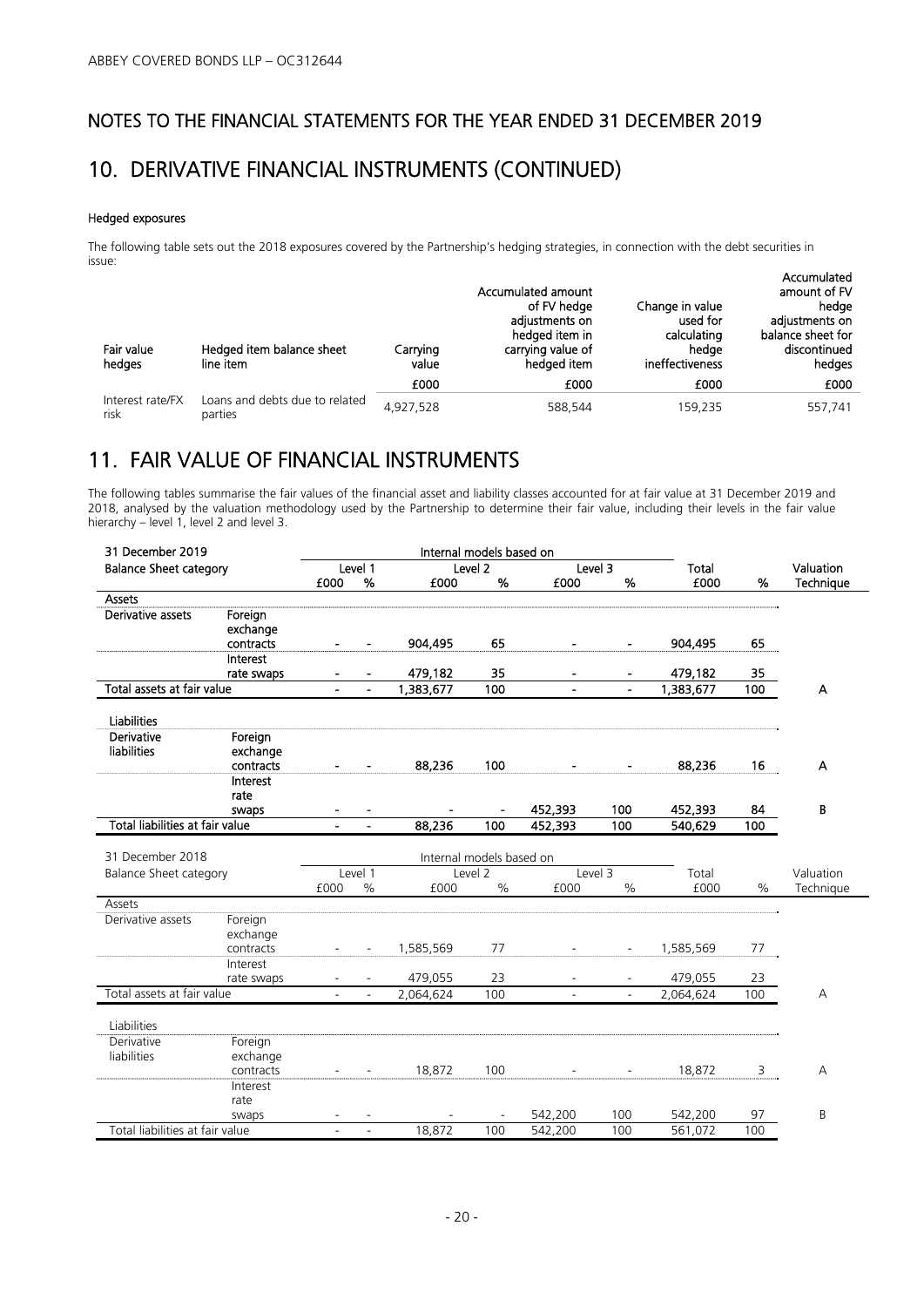### 11. FAIR VALUE OF FINANCIAL INSTRUMENTS (CONTINUED)

#### Effect of changes in significant unobservable assumptions to reasonably possible alternatives (Level 3)

The fair value of financial instruments are, in certain circumstances, measured using valuation techniques that incorporate assumptions that are not evidenced by prices from observable current market transactions in the same instrument and are not based on observable market data and, as such require the application of a degree of judgement. Changing one or more of the inputs to the valuation models to reasonably possible alternative assumptions would change the fair values significantly. The following table shows the sensitivity of these fair values to reasonably possible alternative assumptions.

Favourable and unfavourable changes are determined on the basis of changes in the value of the instrument as a result of varying the levels of the unobservable input as described in the table below. The potential effects do not take into effect any hedged positions.

#### 31 December 2019

|                                             |                    |                        |       | Sensitivity                   |                                 |
|---------------------------------------------|--------------------|------------------------|-------|-------------------------------|---------------------------------|
|                                             | Fair value<br>£000 | Assumption description | Shift | Favourable<br>changes<br>£000 | Unfavourable<br>changes<br>£000 |
|                                             |                    | Weighted Average       |       |                               |                                 |
| Derivative liabilities: Interest rate swaps | (452, 393)         | Mortgage Rate Payable  | $1\%$ | 19.269                        | 19.269                          |

#### Reconciliation of fair value measurements in Level 3 of the fair value hierarchy

The following table provides a reconciliation of the movement between opening and closing balances of level 3 financial instruments, measured at fair value using a valuation technique with significant unobservable inputs:

|                       | Derivative liabilities |
|-----------------------|------------------------|
|                       | £000                   |
| At 1 January 2019     | (542.200)              |
| -Interest movements   | .233                   |
| -Fair value movements | 88.574                 |
| At 31 December 2019   |                        |

### 12. LOANS AND OTHER DEBTS DUE FROM MEMBERS

|                                                           | 2019       | 2018       |
|-----------------------------------------------------------|------------|------------|
|                                                           | £000       | £000       |
| Santander UK plc<br>u other debts due from '<br>Loans and | 15,595,869 | 14.802.578 |

The carrying amount of loans and other debts due from members approximates to their fair value.

# 13. LOANS AND DEBTS DUE TO RELATED PARTIES

|                                            | 2019       | 2018       |
|--------------------------------------------|------------|------------|
|                                            | £000       | £000       |
| Loans and debts due to related parties     | 18,891,028 | 18.694.668 |
|                                            |            |            |
| These borrowings are repayable as follows: |            |            |
| l ess than 3 months                        |            |            |
| Between 3 and 12 months                    | 2,736,926  |            |
| Between 1 and 5 years                      | 12,275,404 | 12,557,387 |
| Greater than five years                    | 3,878,698  | 4.649.210  |
|                                            | 18,891,028 |            |

The amount owing to related parties comprises a term advance equivalent to the amounts raised by Santander UK plc under its Covered Bond programme. The rate of interest payable in respect of each term advance matches the interest rate payable in respect of the corresponding tranche or series of covered bonds that funded the tranche.

Santander UK plc will not be relying on repayment of any term advances by the Partnership or the interest thereon in order to meet its repayment or interest obligations under the Covered Bond programme. The term advances will not be repaid by the Partnership until all amounts payable under the corresponding series of covered bonds have been repaid in full. Amounts owed by the Partnership to Santander UK plc will be subordinated to amounts owed by the Partnership under the Covered Bond Guarantee described below.

Under the terms of the trust deed, the Partnership has provided a guarantee as to payments of interest and principal under the covered bonds, where amounts would otherwise be unpaid by Santander UK plc. The obligations of the Partnership under its guarantee constitute direct obligations of the Partnership secured against the assets of the Partnership and recourse against the Partnership is limited to such assets. The principal asset is the interest in the mortgage portfolio acquired from Santander UK plc.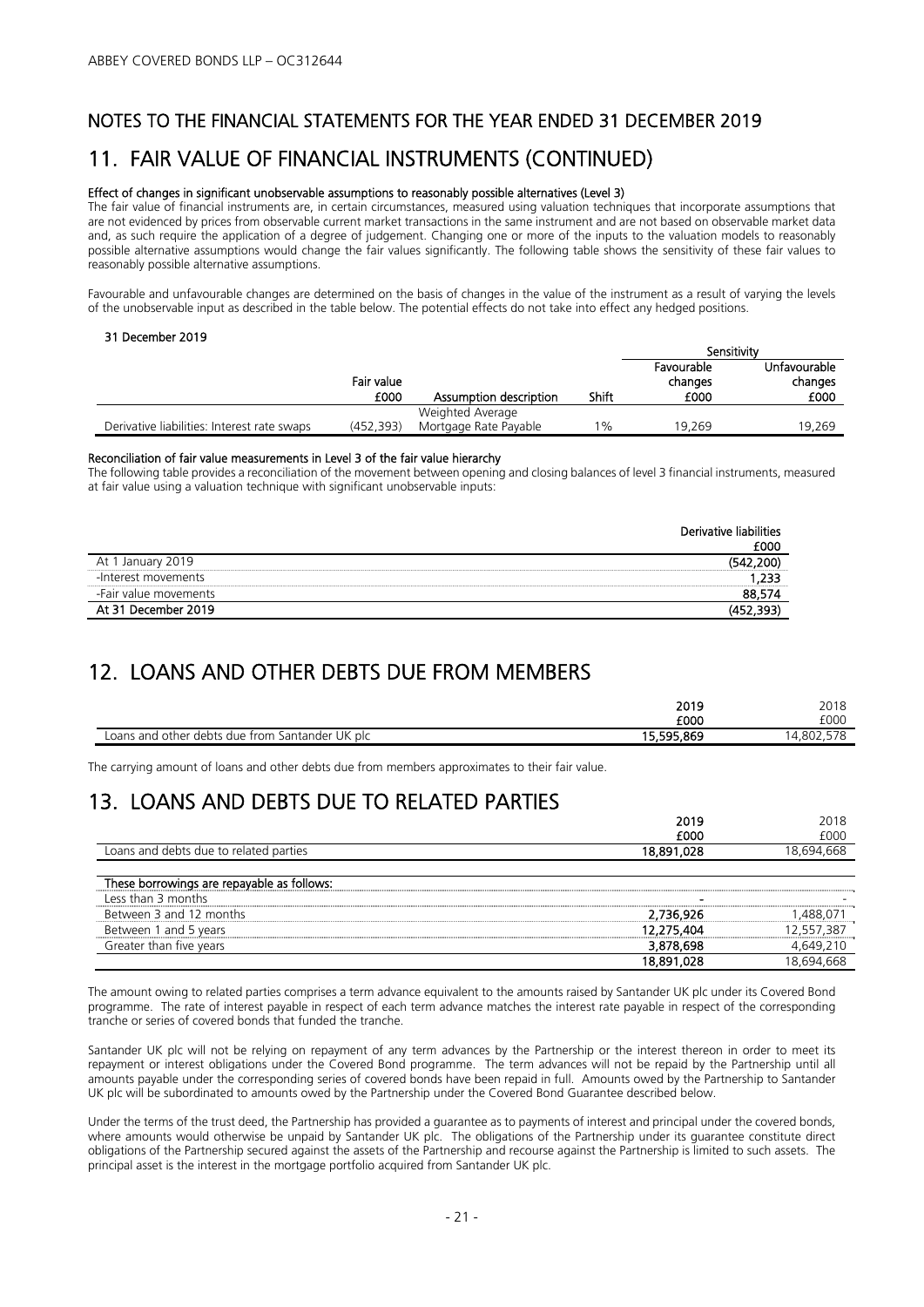### 13. LOANS AND DEBTS DUE TO RELATED PARTIES (CONTINUED)

The amounts due to Santander UK plc mature at various dates between 5 May 2020 and 6 February 2032. The carrying amount of loans and debt due to related parties approximates to fair value except where shown below:

|                                        | 2019        | 2019       | 2018        | 2018       |
|----------------------------------------|-------------|------------|-------------|------------|
|                                        | <b>Book</b> | Fair       | <b>Book</b> | Fair       |
|                                        | Value       | Value      | Value       | Value      |
| Loans and debts due to related parties | £000        | £000       | £000        | £000       |
| Value at 31 December                   | 18.891.028  | 20,231,000 | 18,694,668  | 20.186.782 |

Following a review by management during the year, loans and debts due to related party are disclosed at book value and fair value. This has had no impact on the Statement of Comprehensive Income.

Included in the carrying amount of loans from related parties are the following fair value hedge accounting valuation adjustments arising from these loans.  $2010$ 

|                                                                   | <b>2010</b> |               |
|-------------------------------------------------------------------|-------------|---------------|
|                                                                   | E000        | $\cap$<br>JUL |
|                                                                   |             |               |
| $h \circ \sim$<br>anh.<br>valı<br>-ai<br>tion<br>adiu<br>u valuci |             |               |

The movements of the fair value hedge accounting valuation adjustments were:

| At 1 January 2018                       | 701.784 |
|-----------------------------------------|---------|
| Movements during the year               |         |
| Foreign exchange adjustments            |         |
| At 31 December 2018 and 1 January 2019  | 588.544 |
| Foreign exchange adjustments            | 29.92   |
| Amortisation of the discontinued hedges |         |
| At 31 December 2019                     |         |

## 14. OTHER LIABILITIES

|                              | 2019                     | 2018    |
|------------------------------|--------------------------|---------|
|                              | £000                     | £000    |
| Accrued expenses             | $\overline{\phantom{a}}$ |         |
| Accrued interest payable     | 191,736                  | 207.233 |
| Cash collateral (restricted) | 503,114                  | 690.614 |
|                              | 694.850                  | 897.859 |

Other liabilities include £191.7m (2018: £207.2m) of accrued interest payable to Santander UK plc. Other liabilities are deemed repayable within one year.

# 15. RELATED PARTY TRANSACTIONS

During the year, the Partnership entered into the following transactions and held the following balances with related parties:

| Interest income<br>2019 | Interest<br>expense<br>2019     | Amounts due<br>from related<br>parties<br>2019 | Amounts due<br>to related<br>parties<br>2019   | financial<br>instruments<br>receivable<br>2019       | Derivative<br>financial<br>instruments<br>payable<br>2019<br>£000          |
|-------------------------|---------------------------------|------------------------------------------------|------------------------------------------------|------------------------------------------------------|----------------------------------------------------------------------------|
| 408,867                 | 427,453                         | 18,750,483                                     | 18,891,028                                     |                                                      | 540,629                                                                    |
|                         |                                 |                                                |                                                |                                                      |                                                                            |
|                         |                                 |                                                |                                                |                                                      | Derivative<br>financial                                                    |
|                         |                                 |                                                |                                                |                                                      | instruments                                                                |
|                         |                                 |                                                |                                                |                                                      | payable                                                                    |
|                         | 2018                            | 2018                                           |                                                | 2018                                                 | 2018                                                                       |
| £000                    | £000                            | £000                                           | £000                                           | £000                                                 | £000                                                                       |
| 360,988                 | 483,564                         | 17,857,549                                     | 18,694,668                                     | 727,324                                              | 561,072                                                                    |
|                         | £000<br>Interest income<br>2018 | £000<br>Interest<br>expense                    | £000<br>Amounts due<br>from related<br>parties | £000<br>Amounts due<br>to related<br>parties<br>2018 | Derivative<br>£000<br>Derivative<br>financial<br>instruments<br>receivable |